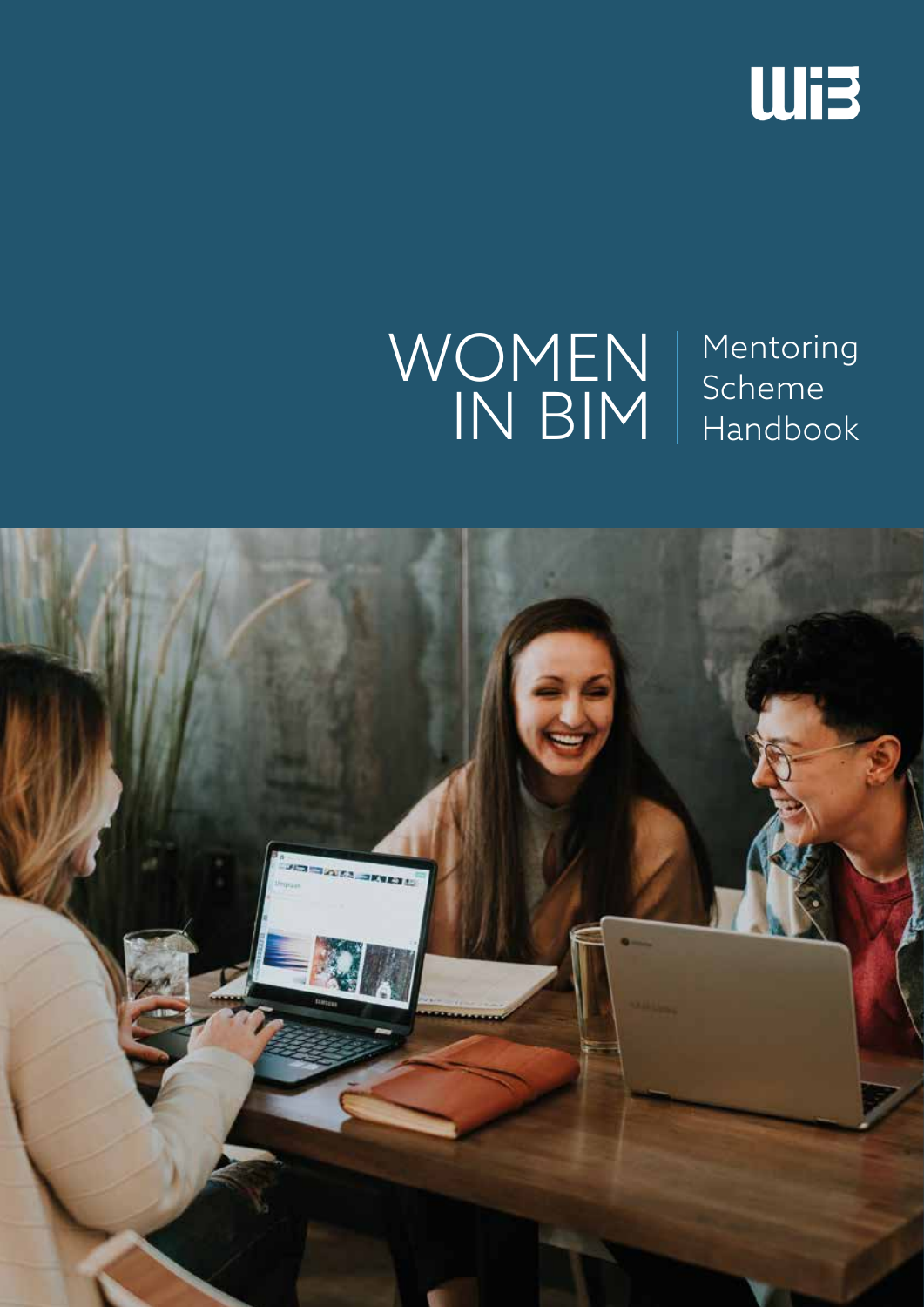# **Wi3**

## CONTENTS

| 3  | A note by our chair                        |
|----|--------------------------------------------|
| 4  | <b>Foreword</b>                            |
| 6  | <b>Introduction</b>                        |
| 8  | <b>Why WIB mentoring?</b>                  |
| 8  | Why mentoring?                             |
| 11 | Why are diversity and inclusion Important? |
| 16 | The mentoring                              |
| 16 | Definition                                 |
| 17 | Benefits and responsibilities              |
| 19 | <b>Best practices</b>                      |
| 25 | Ending the mentoring partnership           |
| 26 | <b>References and further reading</b>      |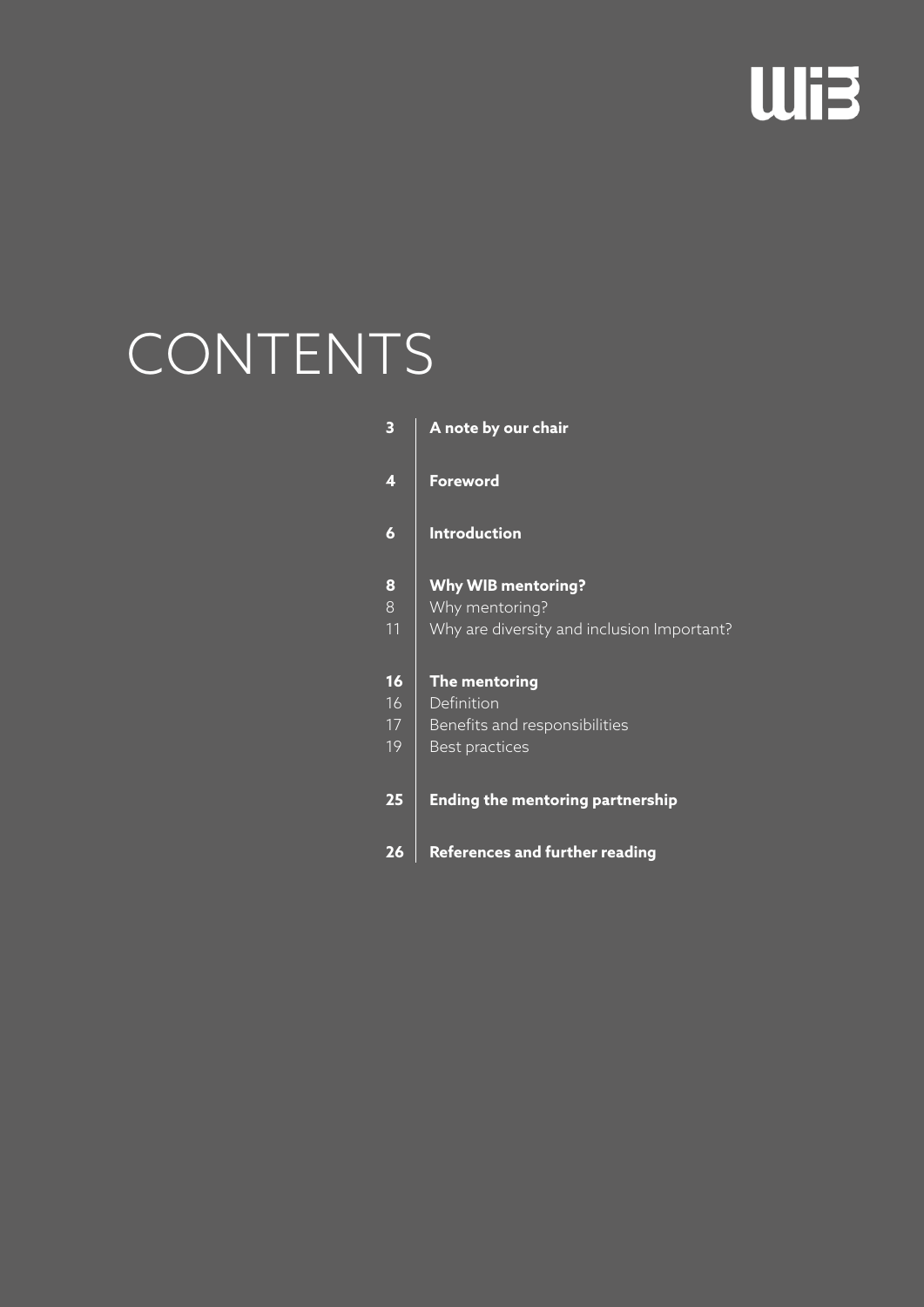# Illi3

## A NOTE BY OUR CHAIR



### REBECCA DE CICCO

WOMEN IN BIM GLOBAL CHAIR

rebecca@womeninbim.org

www.womeninbim.org

The WIB Mentor scheme is an important project for Women in BIM, which aligns with our ambitions of growing a more diverse industry fuelled by innovation and technology. As leaders in BIM in the United Kingdom, and with the historical uptake based on UK Government ambitions, we are seeing that, globally, there are still issues with skills shortages and resources in BIM. With the release of ISO 19650 and BS EN ISO 19650 series in 2018, this is now even more important as skills in this area are required to support projects internationally.

One of the main objectives for Women in BIM is to address the issue of retaining women in BIM related positions, including promoting women in their respective roles and allowing them to be more visible across our market. Therefore, nurturing and supporting women in these roles is an important driver for us. Our core team member Katya Veleva has been instrumental in the development of this initiative. With her extensive mentoring experience, she is leading the support and development of the Women in BIM Mentor scheme. This scheme is intended to help us to not only support our growing global database of members but to also connect and inspire Women in BIM by allowing their skills to be developed and supported through this scheme.

We look forward to hearing about the success of our Mentors and Mentees and will be sharing our processes and the experiences of our members as we move forward. This is an exciting time for us and we welcome industry support in this initiative.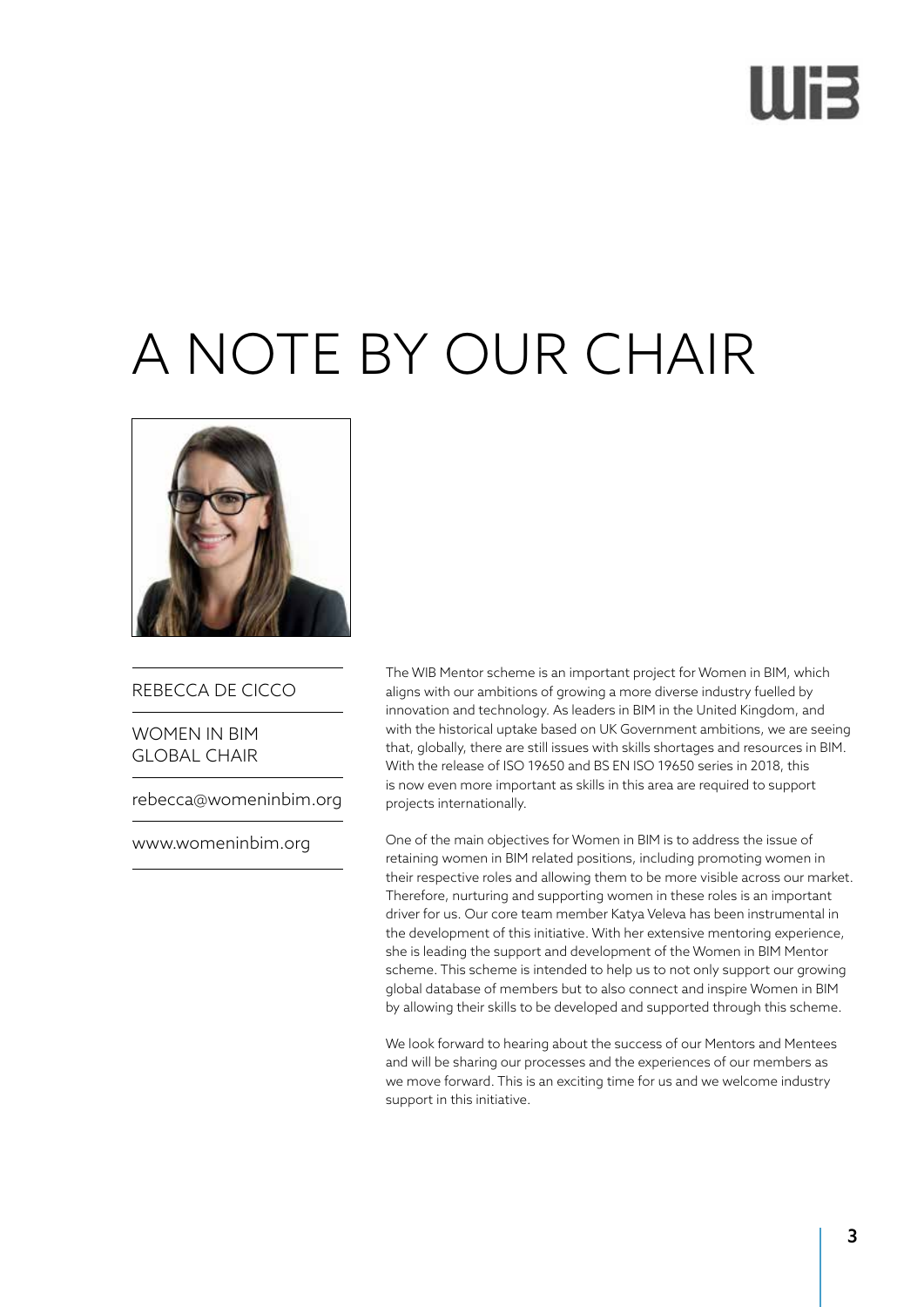# IIIE

### FOREWORD



DR ANNE KEMP, OBE

CHAIR, UK BIM ALLIANCE

We all need help and support at some time. No matter how successful, and no matter what stage of our careers. Mentoring at its best benefits both parties. It requires sensitivity, compassion empathy .... and most importantly - humility.

If ever there was a time to launch this initiative, it is now in this unprecedented time of global lockdowns and isolation. Where we all have the opportunity to take stock, reflect and re-evaluate our priorities.

To each one of you who gets involved, remember:

- tread lightly,
- respect one another's individuality,
- challenge your own preconceptions,
- and share joy in every small achievement.

Thank you to all who have made this initiative possible.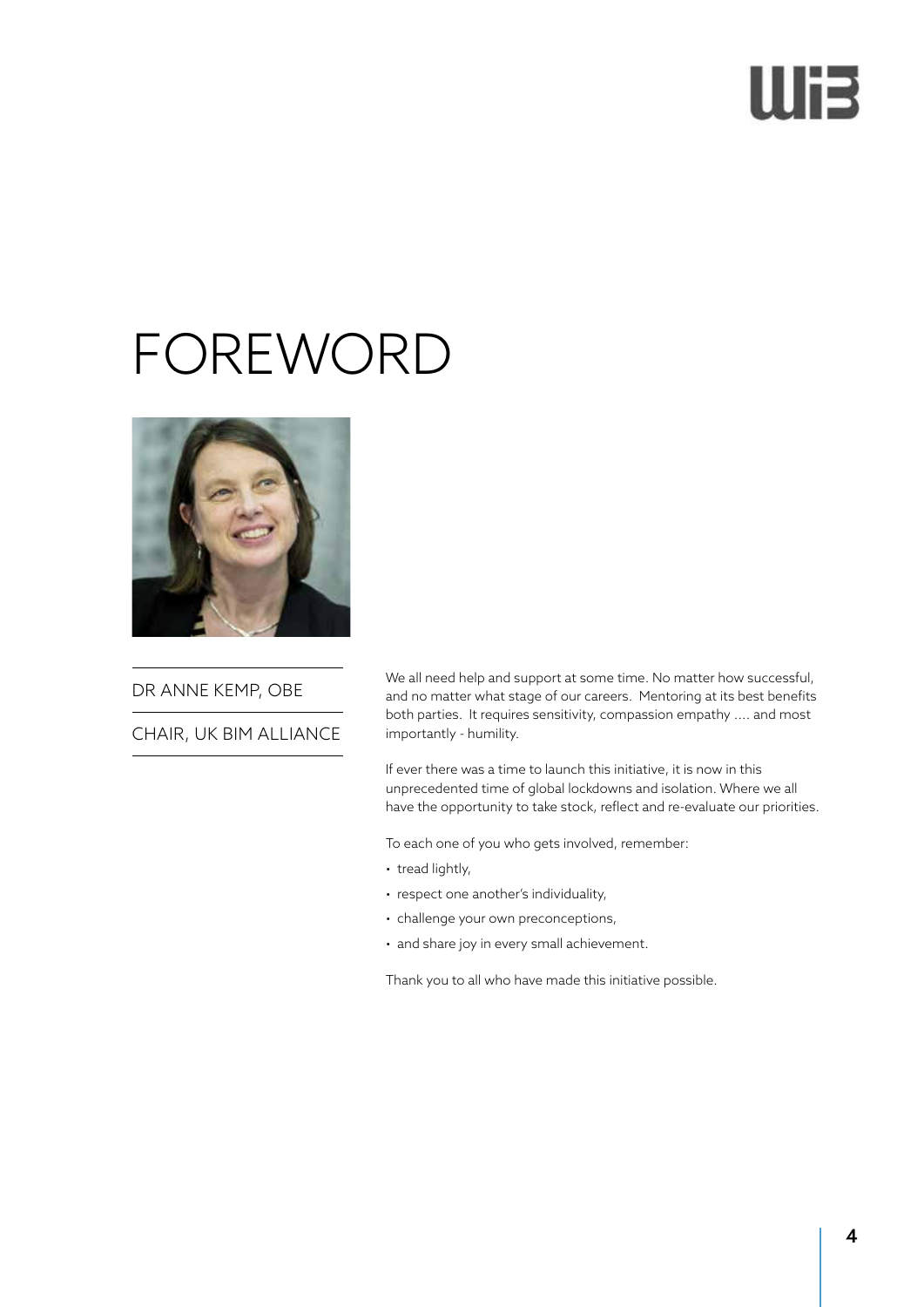

#### WOMEN IN BIM IS MADE POSSIBLE THANKS TO:

**Women in BIM – Core Team**

| <b>Rebecca De Cicco</b> - Founder and Global Chair                   |  |  |
|----------------------------------------------------------------------|--|--|
| <b>Dr. Jenni Barrett</b> - Global Education Lead                     |  |  |
| Natalia Olivera - Mentor Lead                                        |  |  |
| <b>Nicole De Cicco</b> - Global Management                           |  |  |
| <b>Ruth Ramsden</b> - Global Engagement Lead                         |  |  |
| Gergana Staykova - Global Database Manager                           |  |  |
| <b>Giulia Pustorino</b> - Regional Lead Coordinator (UK/Europe)      |  |  |
| <b>Michele Tenedini</b> - Regional Lead Coordinator (South America)  |  |  |
| <b>Lindsay Prichard-Fox</b> - Regional Lead Coordinator (USA/Canada) |  |  |

#### **Women in BIM – Sponsors**

**Aurecon** *– 2022 Gold Sponsor - aurecongroup.com*

**GHD** *– 2022 Sliver Sponsor - grimshaw.global*

**Grimshaw** *– 2022 Sliver Sponsor - grimshaw.global*

**Pascall+Watson** *– 2022 Sliver Sponsor - pascalls.co.uk*

**Eagle Point Software** *– 2022 Sliver Sponsor - eaglepoint.com*

**Cadgroup** *– 2022 Bronze Sponsor - cadgroup.com.au*

**Mott MacDonald** *– 2022 Bronze Sponsor - mottmac.com*

**IIMBE** *– 2022 Bronze Sponsor - iimbe.io*

**Microdesk** *– 2022 Bronze Sponsor - microdesk.com*

**Obi** *– Mentor Scheme Sponsor - obi.io*

**Glider** *– Podcast Sponsor - glidertech.com*

#### **Women in BIM – Supporters**

UK BIM Alliance

Costello Palmer Communications

Office of Projects Victoria

Women in Architecture

buidingSMART

### **CONTACT**

If you would like to be involved in the Women in BIM Mentor programme, please contact us:

**mentor@womeninbim.org**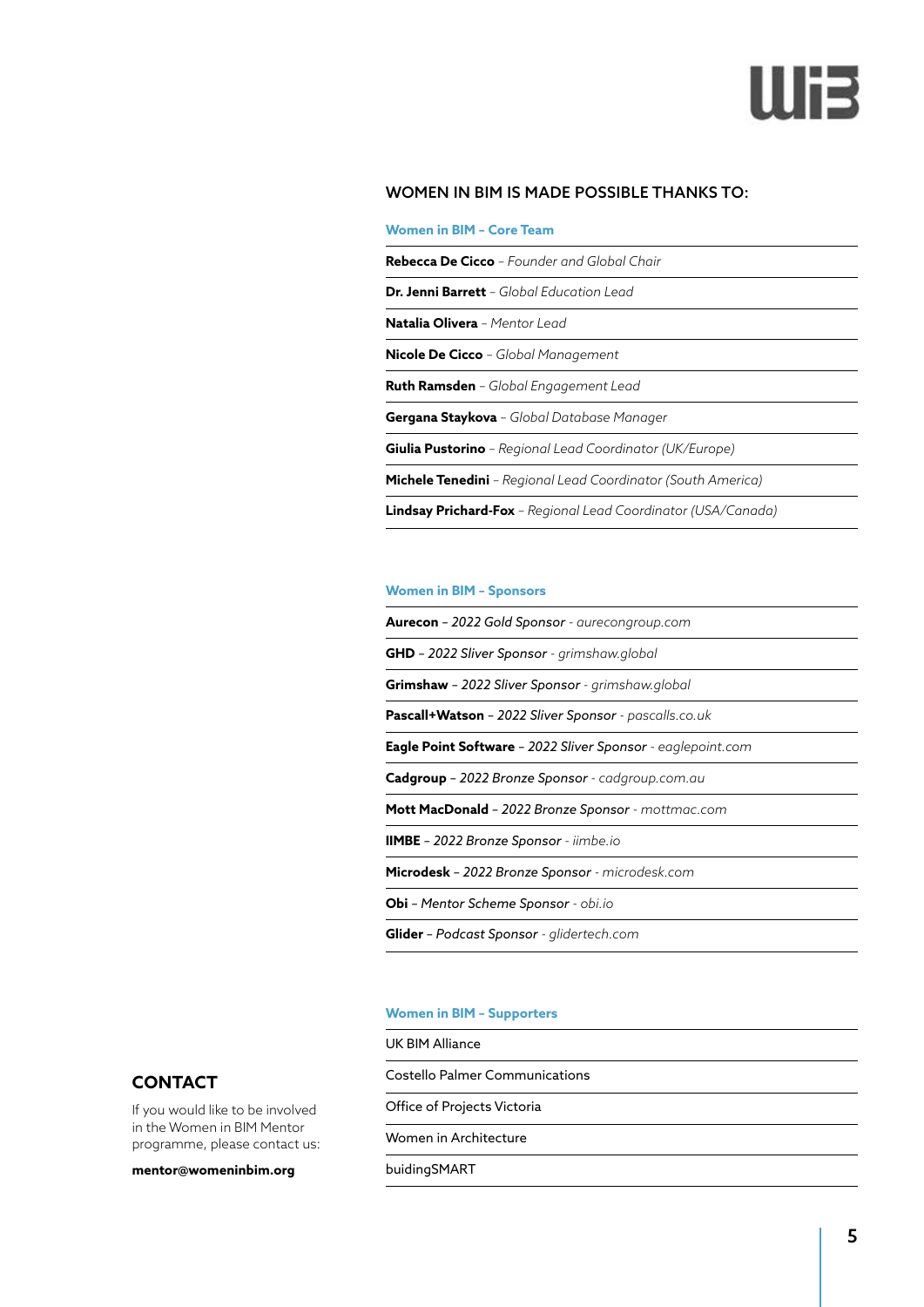## IIIE

### INTRODUCTION



*We welcome anyone with a professional background in BIM to join the programme as a mentor.*

The WIB Mentoring Scheme is an initiative developed by Women in BIM. We are looking to inspire collaboration, and the exchange of knowledge and skills, in order to promote the development of more women and people of minority genders in the world of BIM. We welcome anyone with a professional background in BIM to join the programme as a mentor, and we invite all women and people of minority genders with the desire to develop in BIM, to join as mentees.

This handbook outlines our recommendations for the WIB Mentoring programme, and as such will be subject to review following initial implementation.

As an established professional, we assume the mentor is able to adjust their mentoring approach to the diverse situations in which they may find themselves. Most importantly, mentors should acknowledge situations where they may not have the required expertise to support the mentee. In these situations, the mentor is expected to contact WIB.

For mentees, we ask that you recognise that your mentor is a BIM professional and, while they are happy to provide mentoring, your mentor is not a qualified personal coach, counsellor, or therapist, so any advice and guidance received, should be applied at your own discretion.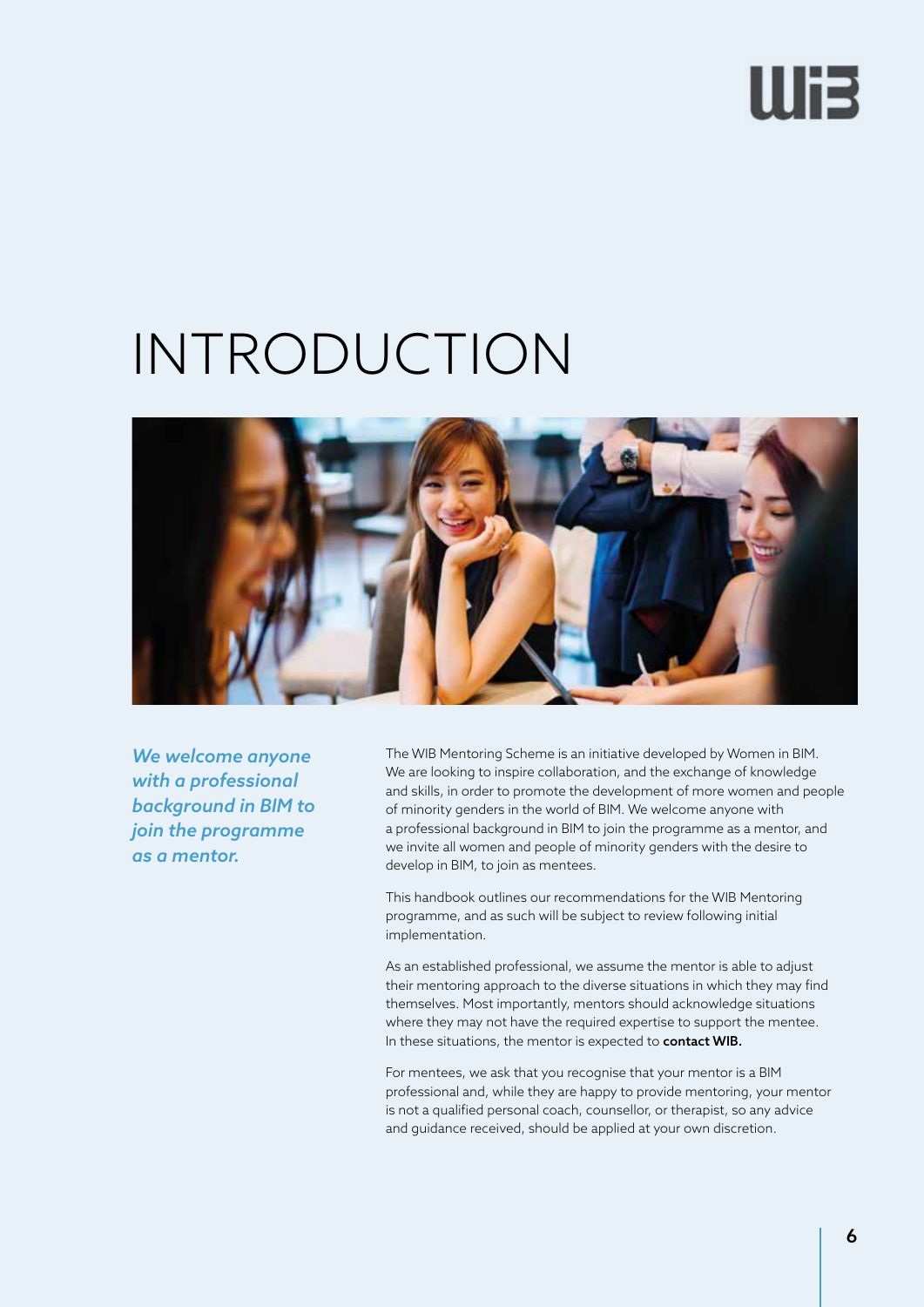*Equality is, above all, about understanding specific needs and working towards creating a truly inclusive culture.*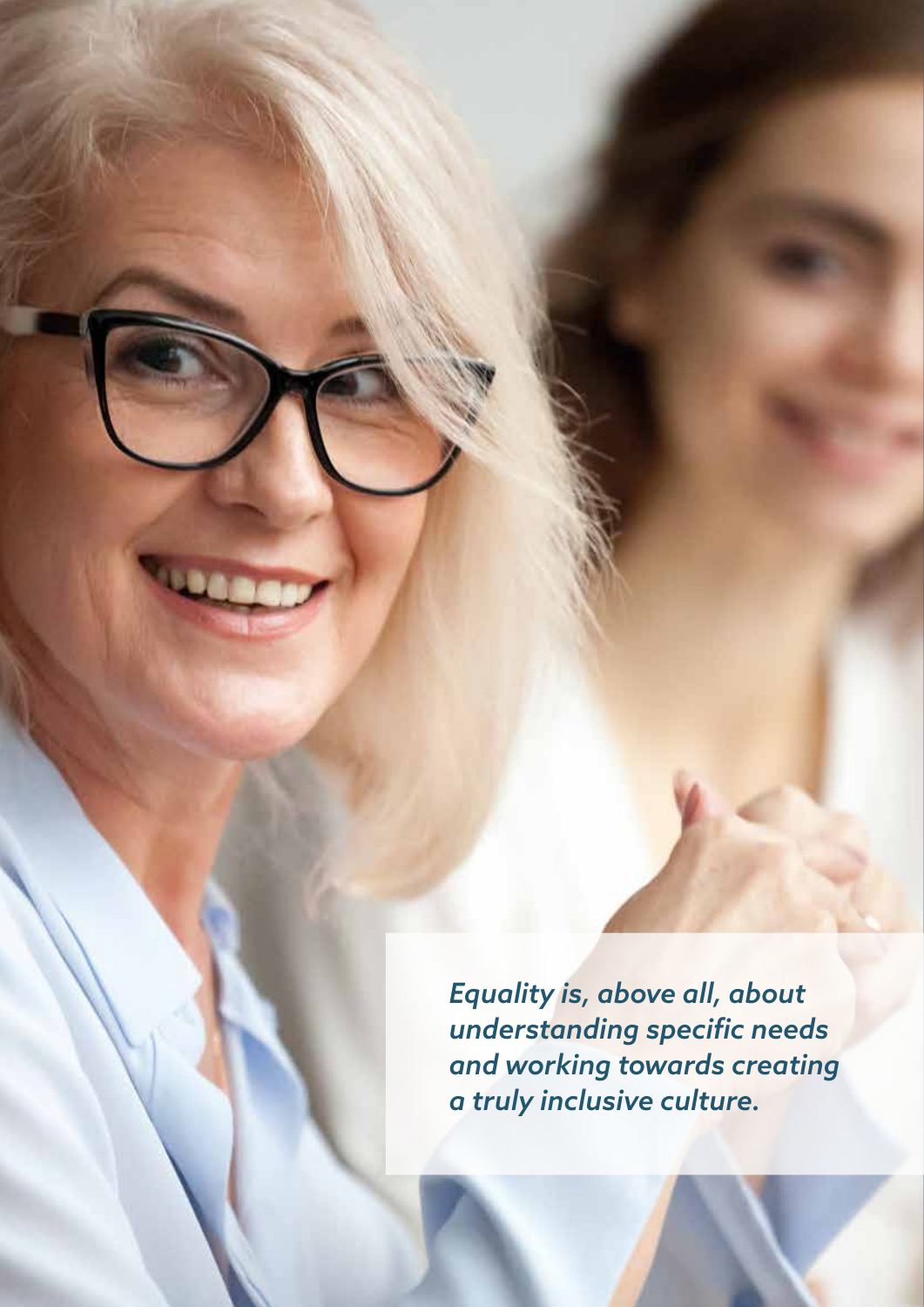# lliə

## WHY WIB MENTORING?

#### WHY MENTORING?

This programme aims to address issues of diversity in the BIM sector, but also to tackle the associated growing skills shortage.

One of the main objectives of Women in BIM from the onset was to create an opportunity for Women in this space to support and encourage each other.

Women in BIM is a group that unites people with a passion for technology and collaboration in construction, and responds to experiences, that we have all had, of exclusion or under-representation in our industry. While we recognise that an intersectional approach to diversity in the industry is vital, for this programme, we have chosen to focus on gender identity. We continue to support our friends and allies that address the other various aspects of inclusion.

### THE CLONING PHENOMENON

*'Mentoring has been applied in very different organisations, and the business sector has been more ready to exploit its potential. [...]. Presently mentoring at universities is promoted as an opportunity for junior scholars, women and minorities, and newcomers especially. The rationale behind the need for mentoring for these groups of people is explained by the fact that majorities and people with higher status can usually count on more networking and development opportunities, while others might risk being marginalised and excluded from the channels which help to advance individual's careers. In relation to academia, it seems that there is a bias, with more senior academics favouring those with whom they identify, consequently, men (the majority of the senior academics) may favour other men.* 

*Johnson (2007) 3 refers to this as "the cloning phenomenon", while van den Brink and Benschop (2014) speak about "homophily". These dynamics have important implications in relation to diversity, given that the more senior positions are mostly populated by white men. These considerations have important implications on how formal mentoring programmes for women and minorities should be run. For example, it is more likely that matching mentors and mentees from the same gender and ethnicity will help the relationship to develop because people from the same group feel more comfortable in relating to each other, especially in a relationship involving a newbie with an expert (Chesler & Chesler, 2002; Gibson, 2004). However, there may be fewer mentors available from minority groups. Furthermore, white male mentors may be better networked and better able to provide mentees with the relevant connections and strategies.* 

*The study by Ugrin and colleagues (2008) shows that mentees involved in cross-gender and cross ethnicity dyads were even more productive scientifically, this being a reason for favouring this type of matching. But also, mentoring is not only about scientific productivity but also about personal development, and it should not replicate the same power structures, meaning that it is necessary to pay specific attention to cross-gender and cross-ethnicity dyads. As a consequence, a careful work of analysis of the local context is required when designing a mentoring programme.' <sup>1</sup>*

*<sup>1</sup> Birkbeck London University - Mentoring Handbook of Good Practice*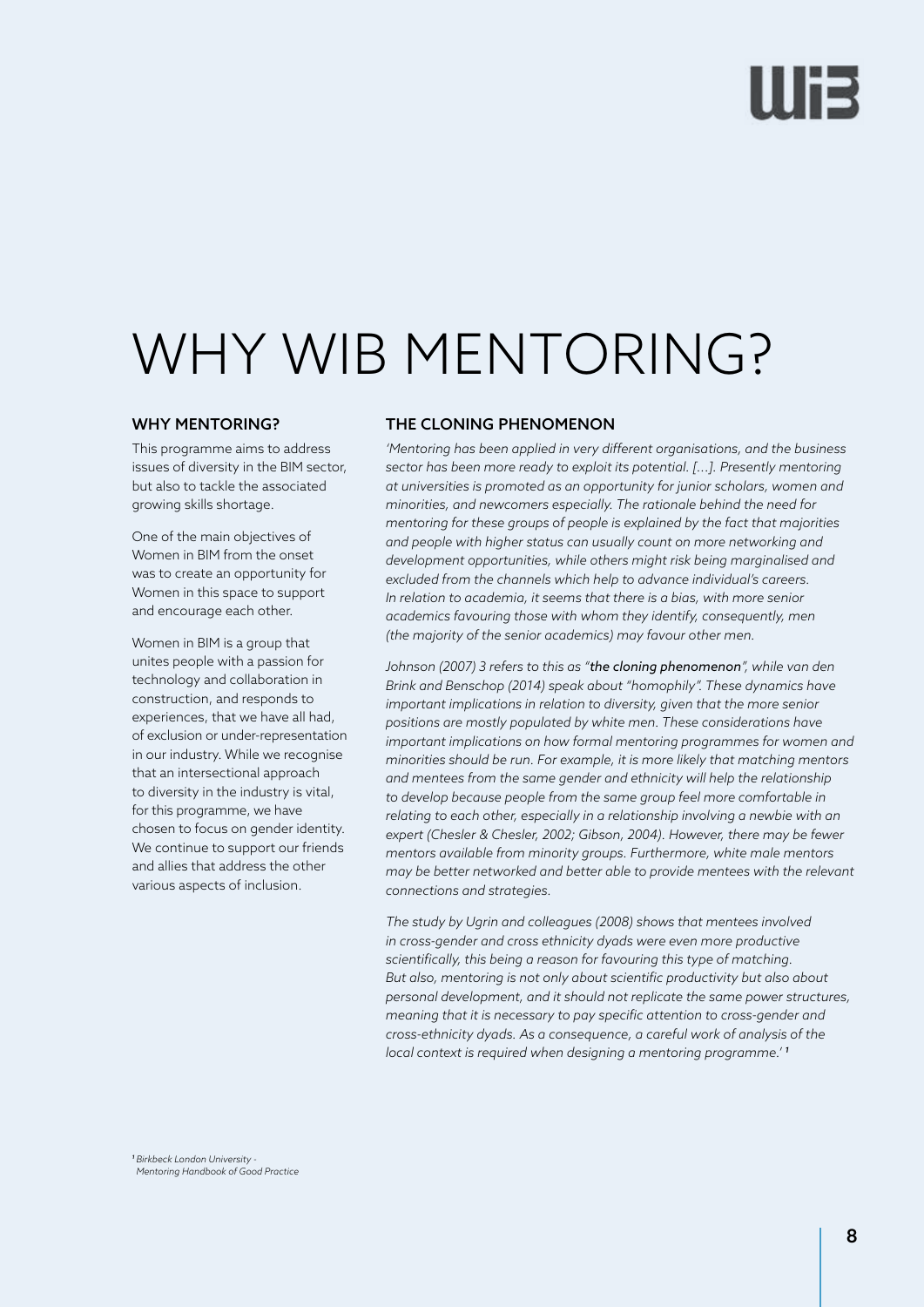

#### How likely are you to turn to the following sources of information about BIM? (*Fig. 1*)3

While no specific data on women and people of minority genders working in BIM currently exists, we are well aware that, even though women constitute 46% of the total workforce, women are only 13.5% of the construction industry workforce*<sup>2</sup>* . Furthermore, it is reported widely that the construction industry maintains a culture of traditional masculinity. People who do not 'fit into' that culture may experience barriers to their career development. This culture also causes many more women to leave the industry than men. We have continued to witness industry panels at conferences predominantly comprised of cis white men, so it has become our mission to bring more Women and people of minority genders on to the stage - you can't be what you can't see! So naturally, the next step in doing that is to provide some hands-on support to those people.

On the other hand, BIM adoption has been growing significantly in the UK in recent years. There are still many challenges to be faced. It is still possible to hear professionals describing BIM as a "technological enhancement", but fortunately it is increasingly becoming understood in the industry, that BIM is much more about collaboration than it is about technology. Because of that, when professionals need to up-skill in BIM, their first choice is to approach other people (*Fig. 1*) *3* .

*2CIC's Diversity Panel - Gathering and Reviewing Data on Diversity within the Construction Professions,* University of the West of England, Bristol, Department of Architecture and Planning 2009

*3NBS National BIM Report 2019*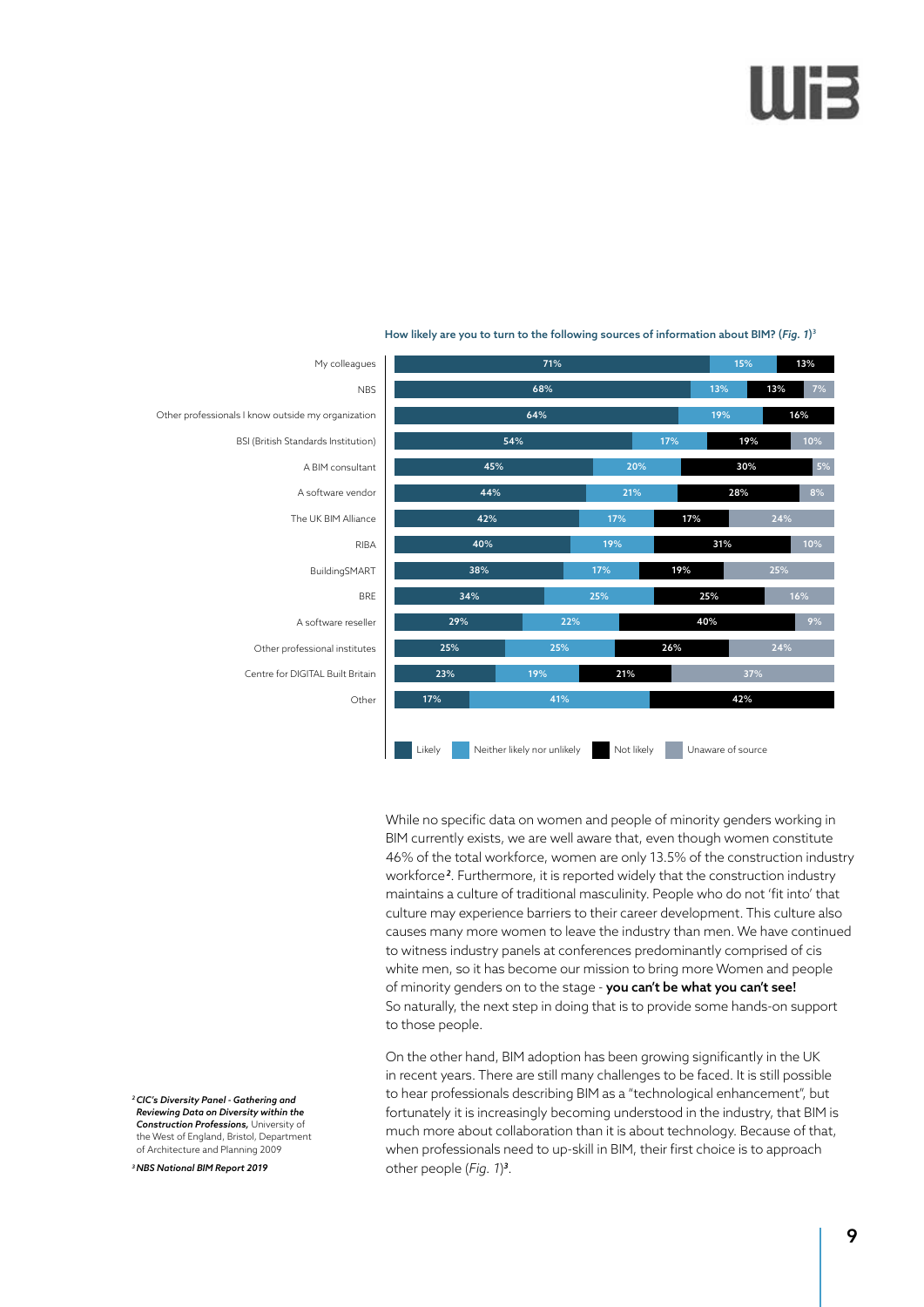## Illi3



#### What are the main barriers to using BIM? (*Fig. 2*)3

Similarly, one of the biggest obstacles to BIM adoption observed by professionals, is the lack of in-house expertise and lack of training availability (*Fig. 2*) *3* . In response to all this, we know that by a facilitated program of knowledge exchange on a personal level is likely to have a positive impact on the much-needed growth of BIM skills in our industry.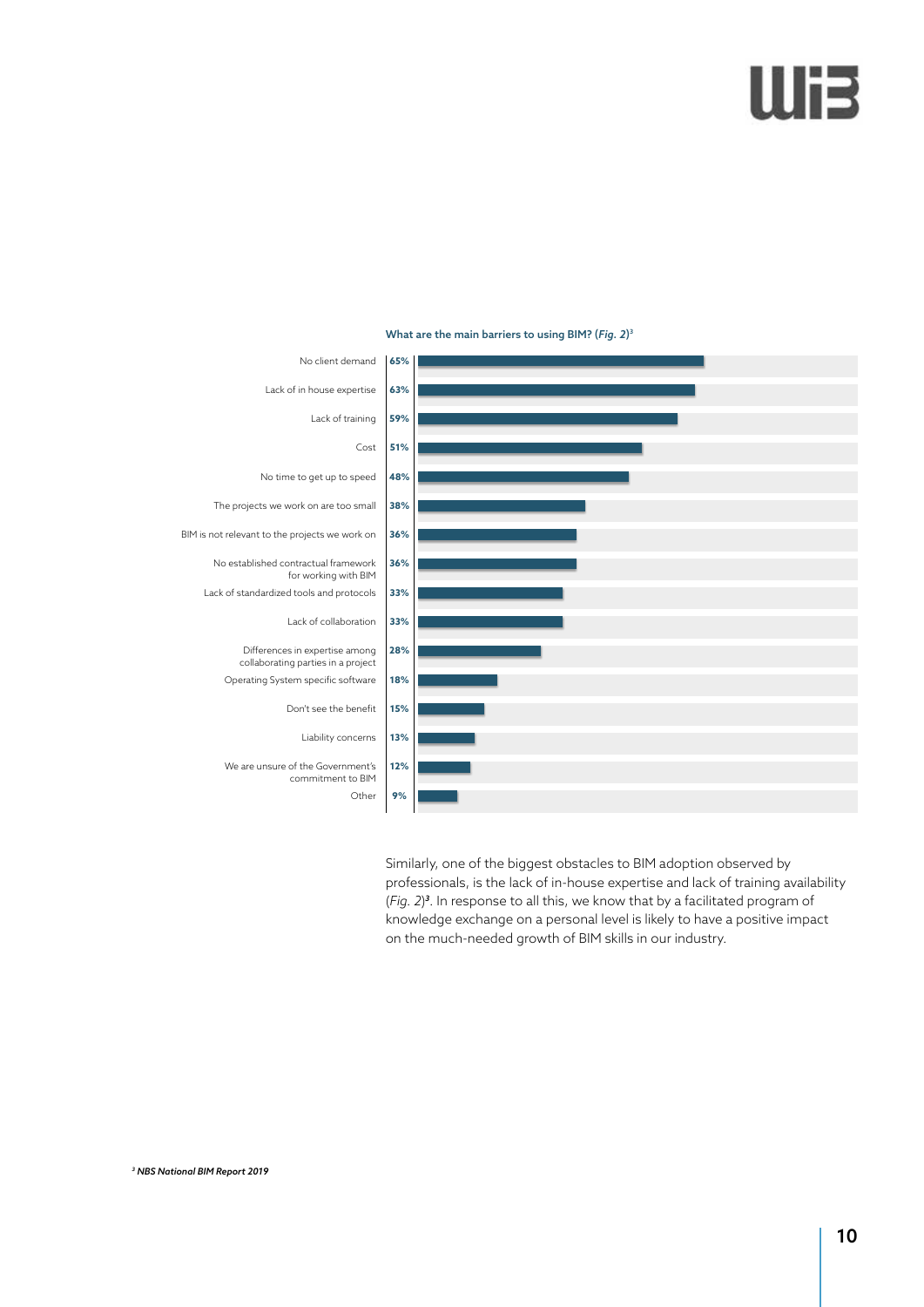# llis



*Certain groups are more likely to experience particular barriers/ challenges and therefore require specific support.*

#### WHY ARE DIVERSITY AND INCLUSION IMPORTANT?

An individual is most successful at work when they can express their full selves in their professional environment. They are only able to do that, however, if they feel that their whole self is accepted at the workplace. Keeping that in mind, and in parallel with the ever-growing skills shortage, we cannot allow ourselves to miss out on key talent. Therefore, it is crucial to understand the rationale behind equality and diversity issues, not only because these are likely to directly affect any of us at some point in our lives, but also because many of them are issues that limit the talent pool available to us.

The culture that celebrates traditional masculinity alone which exists in the construction industry combined with the gendered nature of technology in our society puts BIM careers at a double jeopardy for women and we need to act now to enable a more equitable culture. Women in BIM mentoring will aid in supporting this change we are so desperately looking to achieve.

We all have personal experiences of our workplace. However, certain groups are more likely to experience particular barriers/challenges and therefore require specific support. Women and people of minority genders working in the construction industry are aware that their profession can demand long hours, high pressure and continuous improvement. They also know that it can reward them with the chance to do extraordinary things that few other careers can provide. Equality is, above all, about understanding specific needs and working towards creating a truly inclusive culture.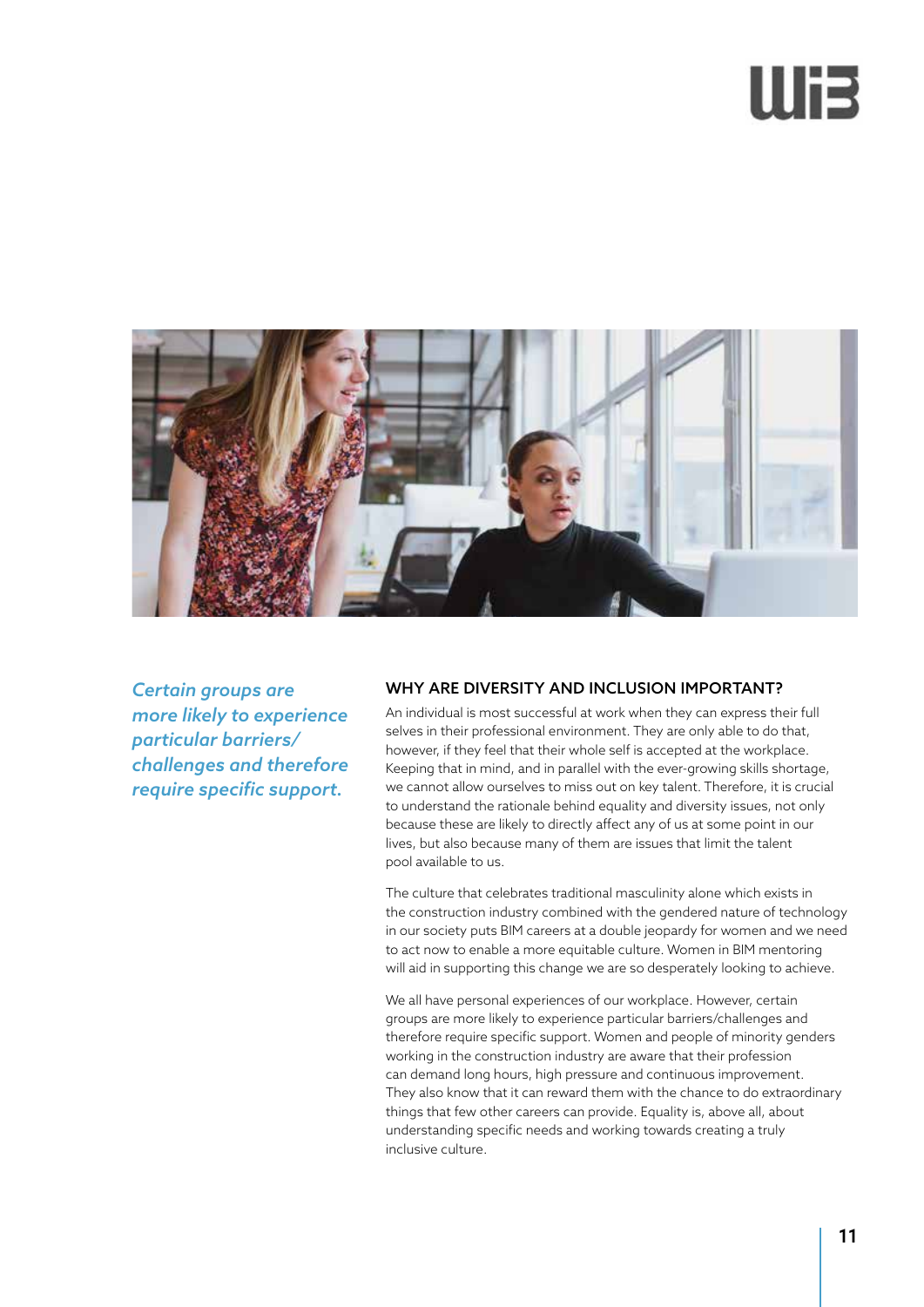# liR

*There are four main models to address diversity in the workplace:*

#### Legal Model

WIB has members around the world and unfortunately not all the countries our members reside in have gender equality embedded in the legal system. This model applies to places where that is the case. For example, in the UK there are the Sex Discrimination Act, the Race Relations Act and the Equality Act, amongst others. This legislation aims to provide employers with clear guidelines for the workplace.

According to the Equality Act, ability and aptitude for the job should constitute the main parameters for the selection of prospective employees. This Act lists a number of protected characteristics, which cannot be discriminated against in the workplace unless it can be proved that they are incompatible with the job. The Act states that the following protected characteristics cannot be discriminated against:

| • disability                     | • gender reassignment     |
|----------------------------------|---------------------------|
| • marriage and civil partnership | • pregnancy and maternity |
| $\cdot$ race                     | • religion or belief      |
| $\cdot$ sex                      | • sexual orientation      |
| $\cdot$ age                      |                           |

So, in order to be a conscientious participant in this program, we recommend that mentors and mentees will familiarise themselves with the laws and regulations of the country that is relevant to both. If mentors or mentees have any concerns about the legal protections associated with your gender identity in the country you reside in, please contact a local legal professional for advice and help.



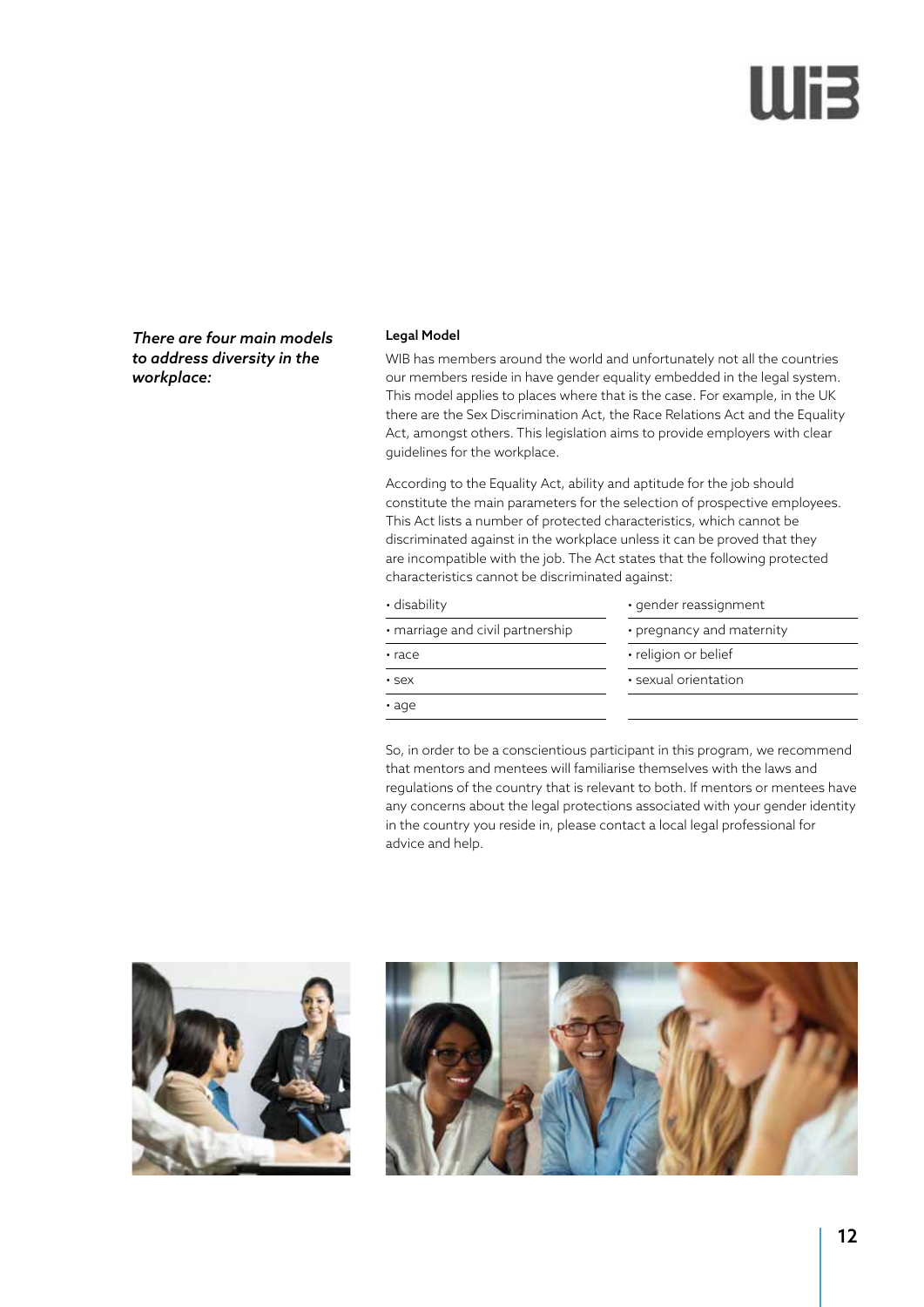



#### Social Model

The Social Model is based on the belief that every human being should be treated as an equal. It presumes that barriers, prejudice, and exclusion are the factors that indicate who is disadvantaged in society. The model further suggests that if these limiting factors were removed from society, then disadvantage and marginalisation would also be removed. Research shows that the more equal a society, the happier and more content all of its citizens will be, from all socioeconomic backgrounds. The social model is typically supported by the public sector as part of their responsibility to look inclusively after the community, but it is also embedded into private sector Corporate Social Responsibility programmes.

Socially, Women in BIM presumes that women in digital and construction careers are low, based on the number of Women in Construction generally. We take a holistic view, where the barriers, prejudice and exclusion that may be a concern to a mentee may not result solely from the workplace, given the historic and cultural exclusion by society of the feminine. For many women these factors can be situated in their social or domestic environments, but may influence their ability to fully participate and thrive in their chosen career.

#### Business Model

The Business Model is based on research findings that state diversity and inclusion are good for business as they will increase turnover, productivity and profits. Recent reports such as Women on Boards led by Lord Davies*<sup>4</sup>* support this model and many organisations are beginning to adopt those principles.

Personal experiences define individuals and equip them with the necessary tools and resources required to solve problems. As a consequence, the more homogeneous a group, the more likely they are to adopt similar approaches which can lead to a reduced range of ideas and limited communication flow. Conversely, a group of individuals with diverse backgrounds, personalities, and thinking styles is likely to approach problems from a range of perspectives, producing a wider range of ideas and a higher capacity for communication flow.

Most importantly, diversity is nothing without inclusion. An inclusive environment nurtures a more creative environment where all ideas and points of view are welcome, hence improving the overall capacity for collaborative creativity via ideation, divergent thinking and creative development towards innovative outcomes. This is vital for the productivity and competitiveness of their organisations. Further insight on this topic can be found in the Duck Project<sup>s</sup>.

*<sup>4</sup>*www.gov.uk/government/news/women-on-boards

*5The Duck Project*

www.theduckproject.co.uk Chrissi McCarthy, MD Constructing Equality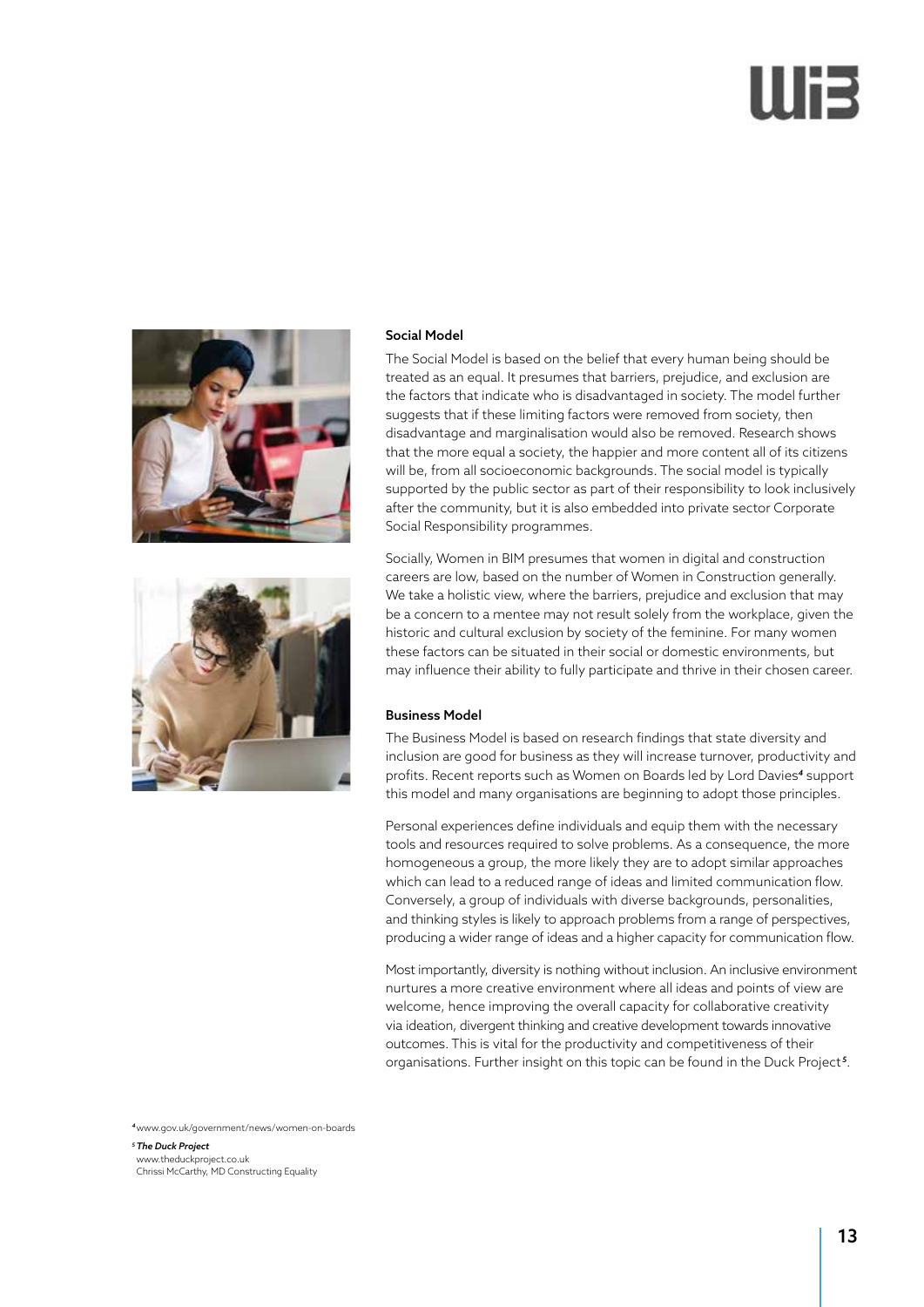## IIIE



*"The industry's poor image means that it does not attract sufficient high quality, highly motivated graduates, nor do we promote our industry effectively to women and members of ethnic minorities."*

#### Wider Economic Model

The Wider Economic Model Considers the impact of diversity beyond that of the immediate business need, looking at a longer term strategic view for the sector; for example Never Waste a Good Crisis - A Challenge To The UK Construction Industry *<sup>6</sup>* found that: "The industry's poor image means that it does not attract sufficient high quality, highly motivated graduates, nor do we promote our industry effectively to women and members of ethnic minorities." A more diverse and balanced industry would help to improve the public perception of the built environment by moving it away from its historic description as an industry with a culture of traditional masculinity.

The construction industry has frequently been criticised for being slow to respond to new technologies and economic imperatives. It has been argued that this is due to an over-focus on the technological and operational approaches to its improvement. Whilst these improvements, which include BIM, have produced fantastic economic and built results, other areas have been neglected - not least, its people (Barrett, 2014). To continue its improvement in line with parallel and dependent industries, and to deliver the objectives of the UK Industrial Strategy, it is now crucial that the construction industry improves the way that its people engage in its future culture. Promoting gender equity is a very big part of that.

*6Never Waste a Good Crisis* is a new report from Constructing Excellence by Andrew Wolstenholme of Balfour Beatty Management 2009.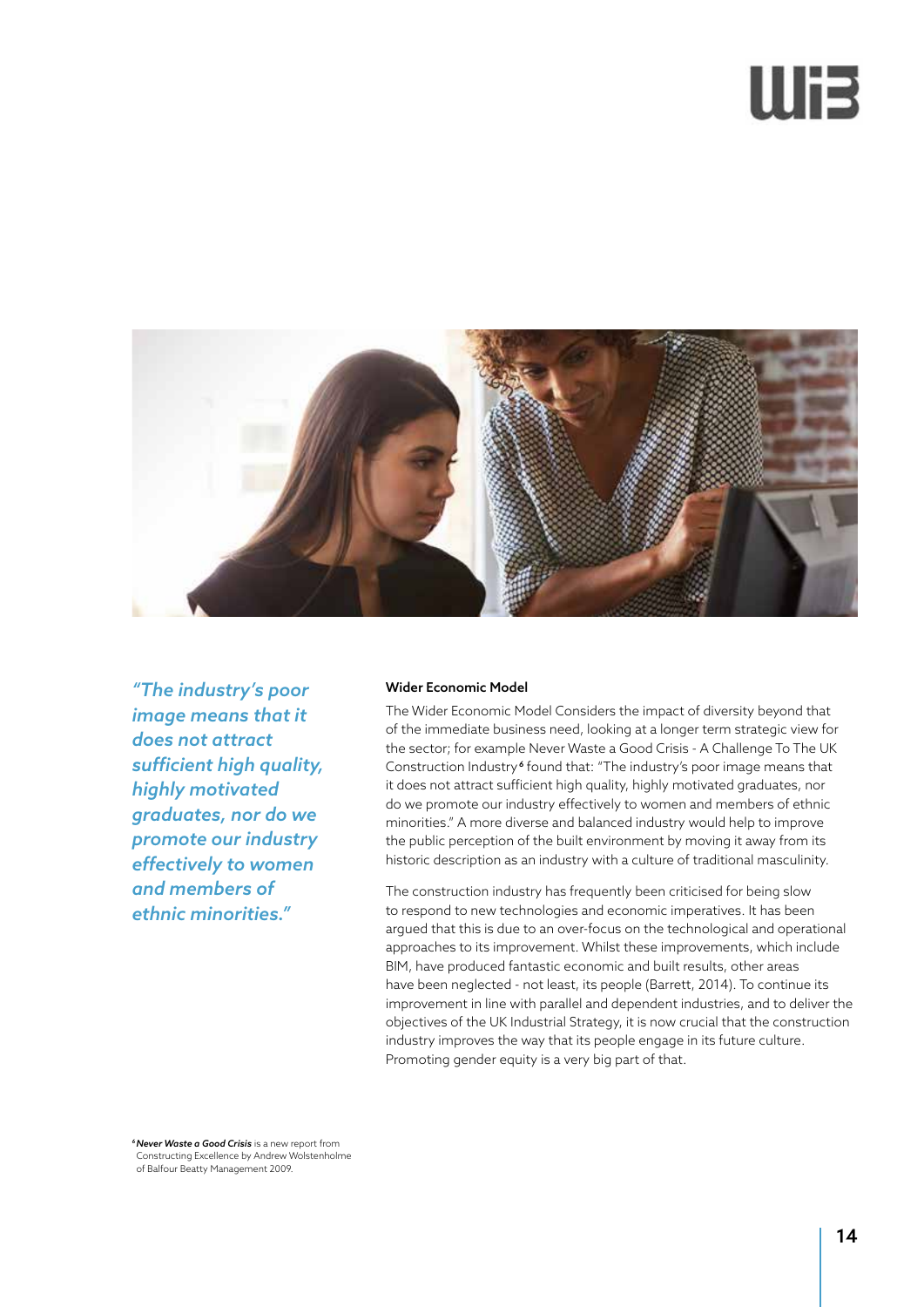*The construction industry has frequently been criticised for being slow to respond to new technologies and economic imperatives.*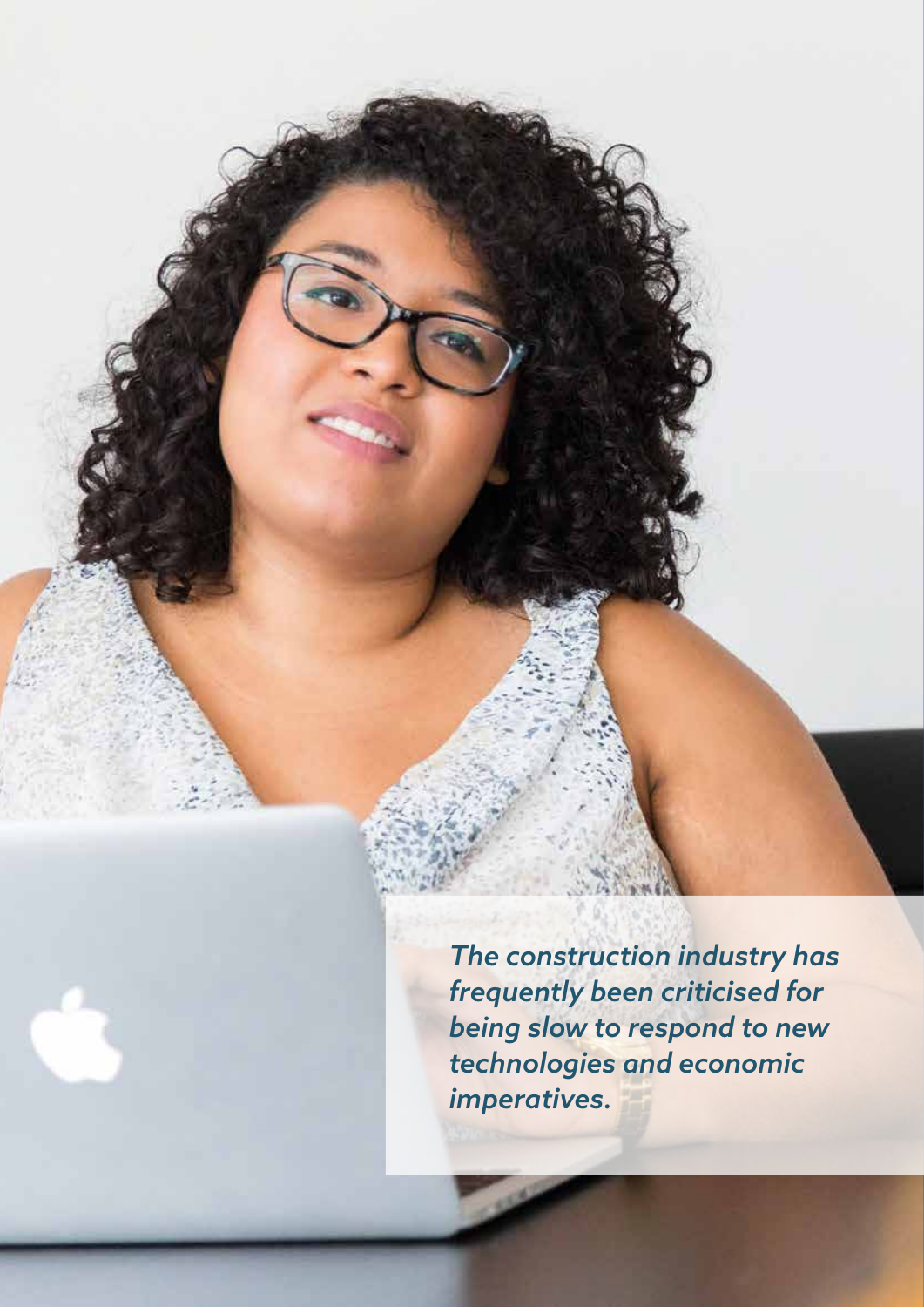# IIIE

## THE MENTORING



#### **DEFINITION**

Mentoring is a system of semi-structured guidance whereby one person shares their knowledge, skills and experience to assist others to progress in their own lives and careers. Mentors need to be readily accessible and prepared to offer help as the need arises - within agreed bounds. Mentors very often have their own mentors, and in turn, their mentees might wish to 'put something back' and become mentors themselves - it's a chain for passing on good practice, so that the benefits can be widely spread.

Mentoring is more than 'giving advice', or passing on what your experience was in a particular area or situation. It's about motivating and empowering the other person to identify their own issues and goals, and helping them to find ways of resolving or reaching them - not by doing it for them, or expecting them to 'do it the way I did it', but by understanding and respecting different ways of working.

Mentoring is not counselling or therapy - though the mentor may help the mentee to access more specialised avenues of help if it becomes apparent that this would be the best way forward." *<sup>7</sup>*

Mentoring in the context of this scheme will be an exchange of knowledge and experience in the realm of professional development within BIM in order to facilitate growth and redirection in the career of the mentee.

Women in BIM will match mentors with mentees, using the information provided in the application forms. We will aim to connect experienced professionals with mentees who have aspirations or backgrounds relevant to the mentors' experience. We will monitor the relationship for up to 12 months.

*7What is mentoring*

www.ppd.admin.cam.ac.uk/professionaldevelopment/mentoring-university-cambridge/ what-mentoring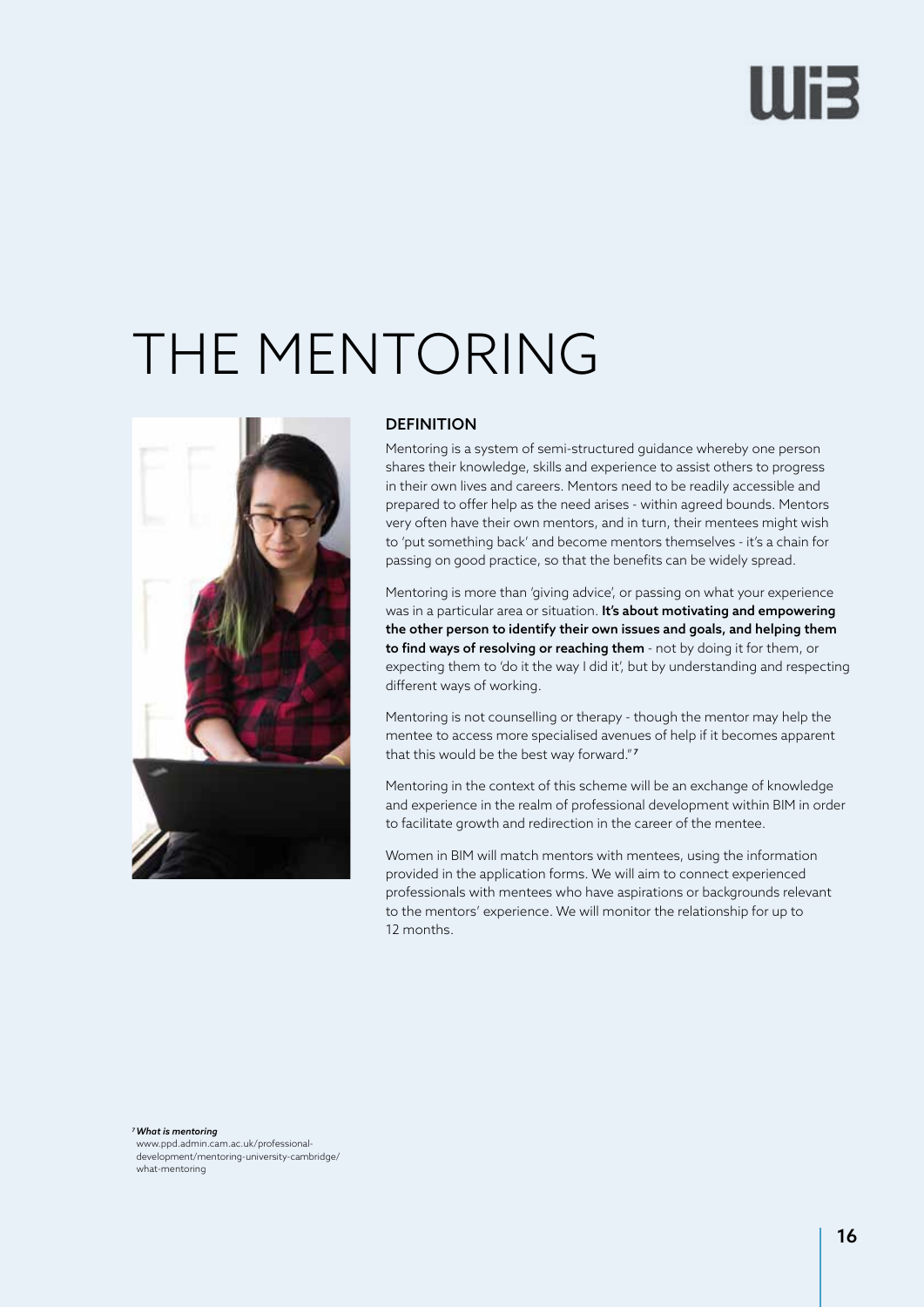# Ili3

*A structured and facilitated mentoring scheme can be beneficial in multiple ways.*

### BENEFITS AND RESPONSIBILITIES Benefits of taking part in a Mentoring Scheme

#### The Mentor

Mentoring is generally a charitable act and people are mainly motivated to do it by a desire to give back to the community or industry of which they are a part. There are, however, a plethora of benefits of being a mentor, including:

- Connects you to the Women in BIM Global Movement
- Expands your abilities to develop others
- Advances your leadership style
- Provides an opportunity to take a moment for self-reflection
- Provides an opportunity to gain new knowledge and enriches your ideas
- Allows your relationship management and negotiation skills to flourish
- Is a great chance to remind yourself why you enjoy your job

#### The Mentee

It can be intimidating to ask for help, especially in a professional environment and even more so, if you don't see many people who look like you, in the position you are aiming for. A structured and facilitated mentoring scheme can be beneficial in multiple ways, it can help you to:

- Understand leadership skills in relation to BIM
- Build your confidence
- Help you set clear goals and maximise your potential
- Determine a sure path to personal and professional improvement
- Be helpful in decision making for difficult professional situations
- Build a better understanding of workplace dynamics
- Accelerate your networking
- Help you develop skills in self-reflection



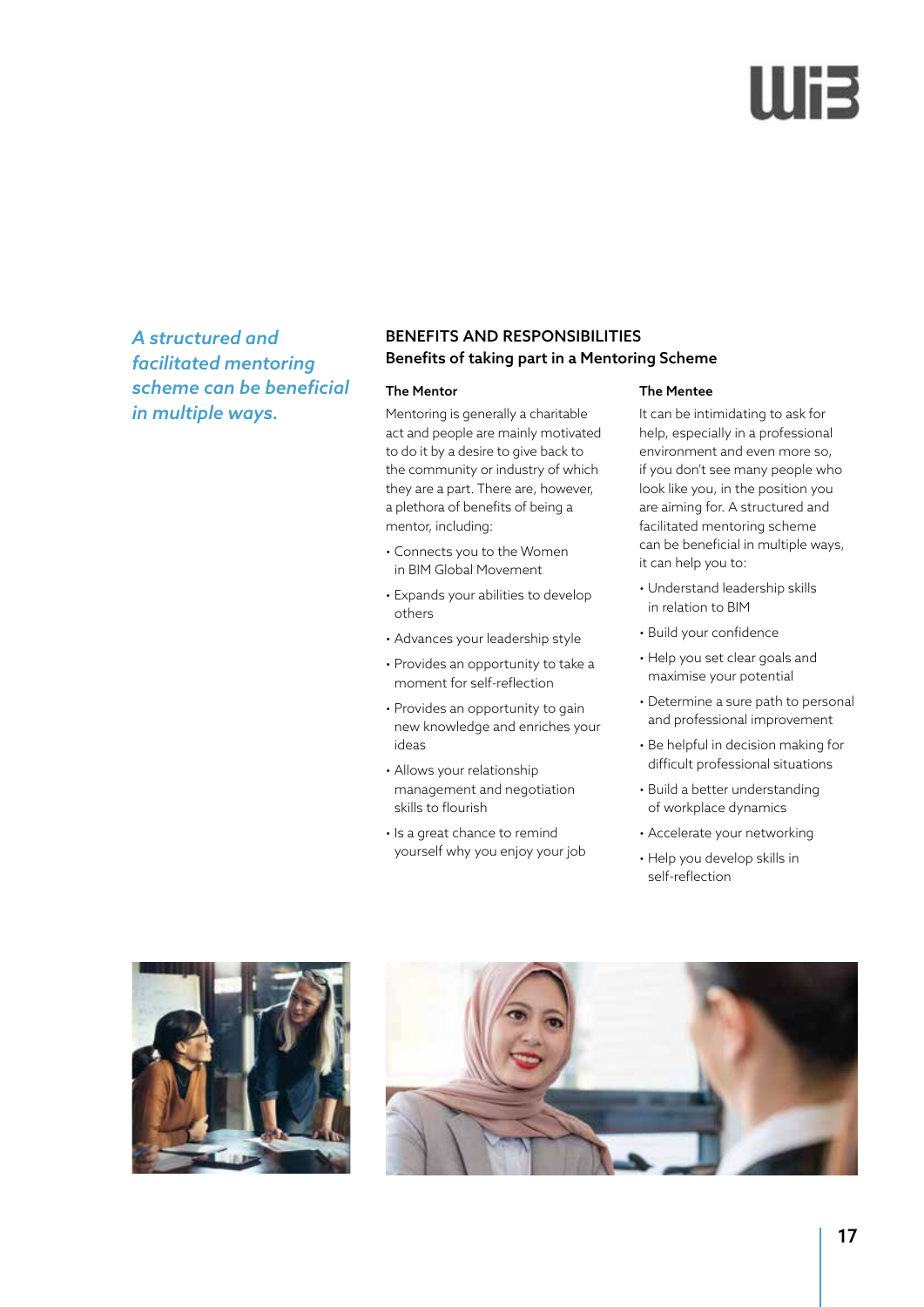



#### Responsibilities

#### The Mentor

As a mentor, you will be responsible for leading and facilitating the relationship and you are expected to:

- Be supportive of the mentee
- Strive to be a reflective and active listener for the mentee
- Help to identify goals with, and for, the mentee
- Expect and welcome a two-way relationship; emphasise any gains you have experienced from the time spent from the engagement
- Ensure that the confidentiality of the relationship is clear on both sides - provide and facilitate a safe environment
- Maintain a regular relationship via a medium of your choice. WIB recommends one in-depth communication (face to face meeting or video call) per month for the length of six communications
- Focus on the mentee's experience and guide them to find the best solutions for their individual situation - as opposed to giving them direct instructions.

#### The Mentee

As a mentee, we expect you to have sufficient motivation and to be a proactive participant in the relationship. You should:

- Treat your mentor as you would any other engaged professional and appreciate their time and other commitments
- Be punctual and considerate in organising meetings
- Be open-minded and willing to apply your mentor's suggestions and guidance
- Be mindful of your progress and prioritise issues you want to address
- Aim to keep a record of your meetings. Use the WIB Mentoring record sheet accessed by logging in as a Member, and ensure that you complete this sheet within a week of your meeting.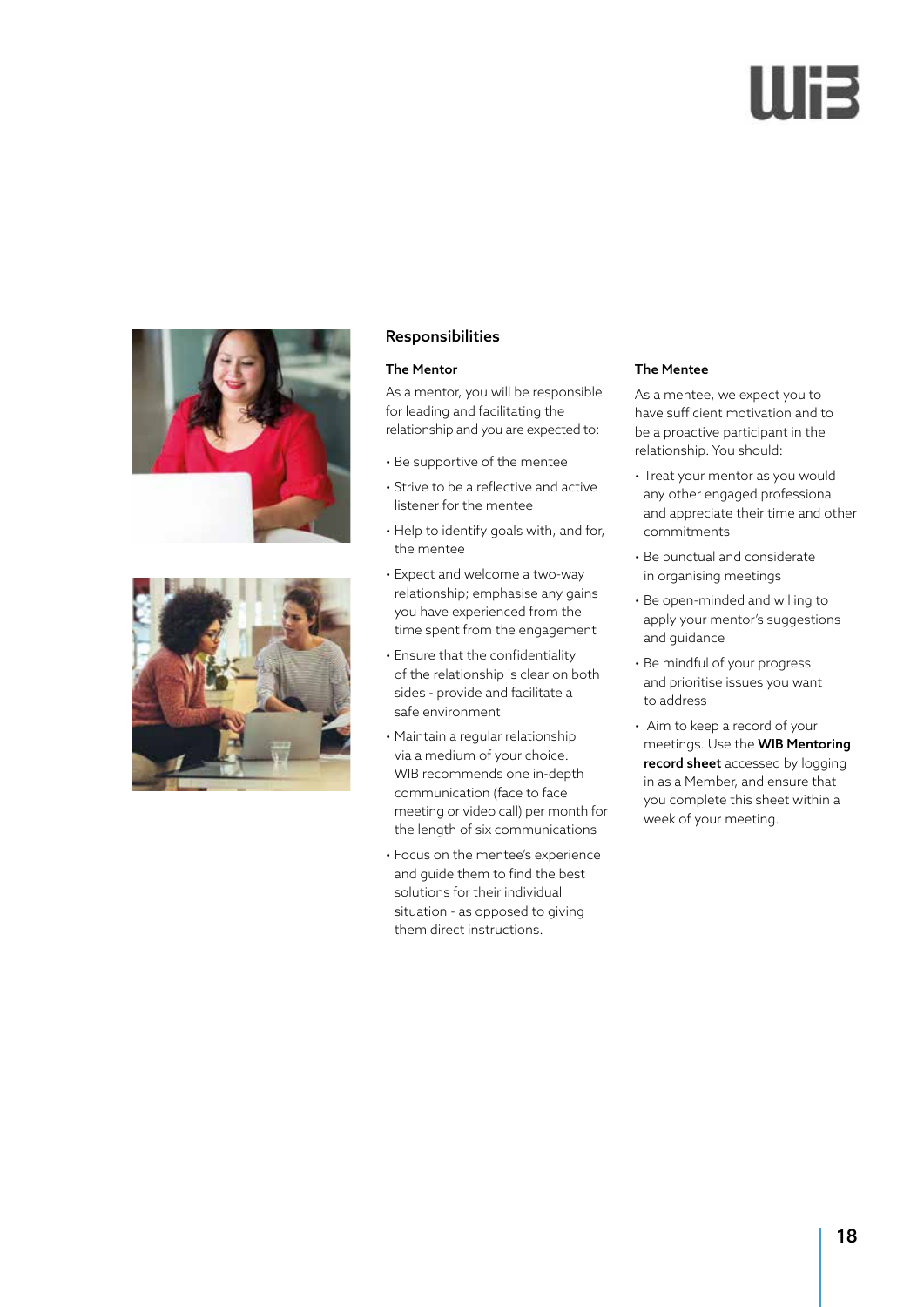# lli3





#### Best Practices

#### Confidentiality

Anything discussed in the boundaries of a mentoring communication should remain solely between the parties involved, unless otherwise explicitly agreed. This is to build a place of trust and full understanding, from where the best solutions and guidance can be born.

#### Reflective/Active Listening

Having a wealth of experience, we can imagine it would be very easy for our mentors to talk extensively about many topics. However, it is key that sufficient space is given within a mentoring communication to allow the mentee to share their thoughts. This time is for active or reflective listening and is a critical role of the mentor. This may seem common sense, but with experience we have learned that common sense is not that common and that active listening is not easy for a lot of people. So, here are some guiding suggestions:

- Make sure you are present and fully listening the entire time the other person is speaking. It is often tempting to start composing a response in our head to the first remark someone has made while missing out on the full story
- You are not required to have a response the second someone has finished talking. First make sure you have completely understood what has been said, a useful practice is to repeat with your own words what you have understood and check that you have interpreted things accurately
- Try to be impartial and not judge
- Do not interrupt or immediately finish sentences if you see the mentee struggling for words. It is helpful to allow space, even silence, for their thoughts to organically develop. Silences are not wasted time; they are a time for reflection and digestion
- Ask open questions. Those are questions that require more than a yes/no answer and allow the other person to elaborate on the situation, their feelings, and opinions of it.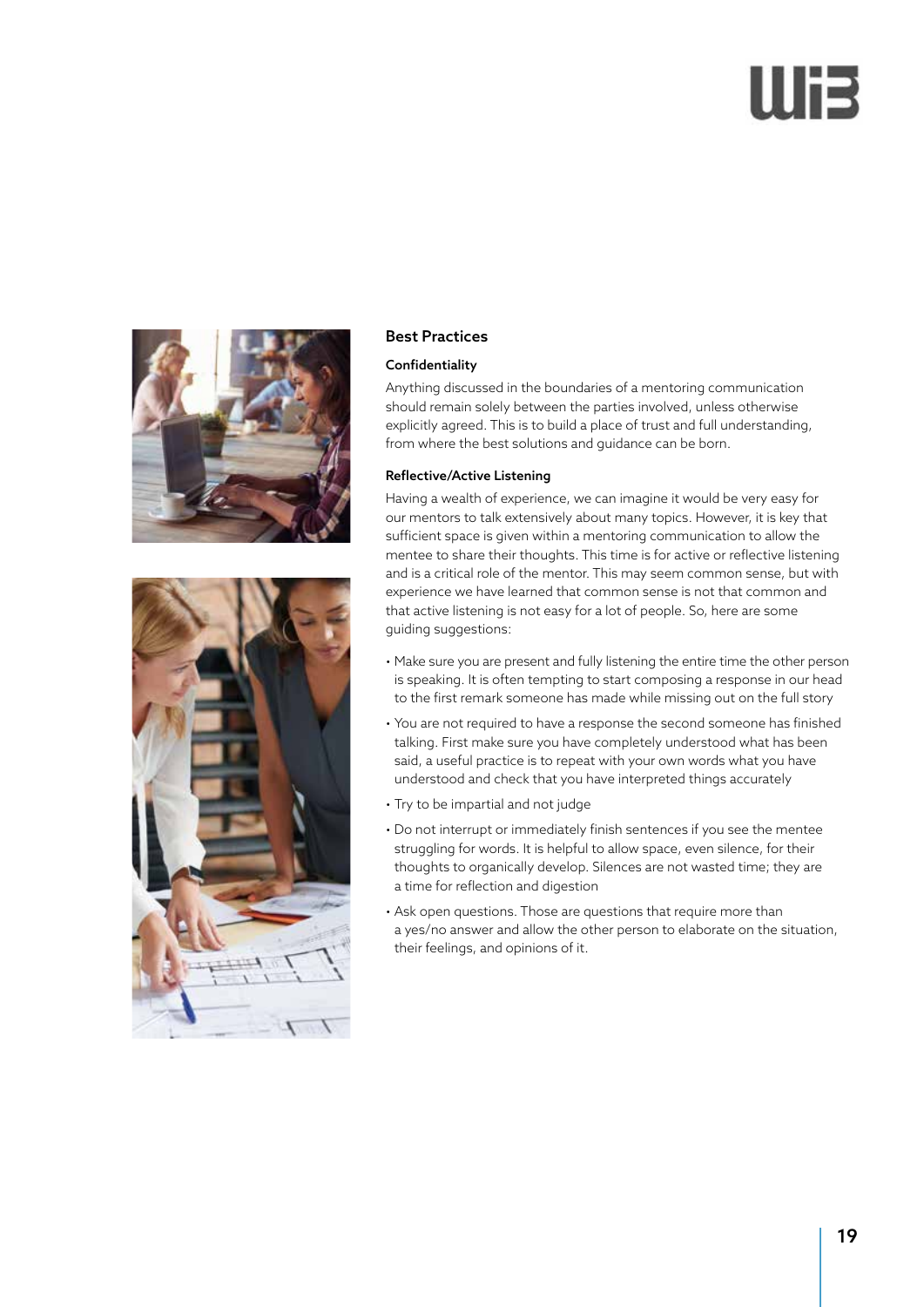

*Mentoring is not coaching. However, coaching techniques can be helpful in this process.*



#### Guidance vs. Instruction

Often, as a mentor, you will find yourself in a situation where you recognise an experience and you will be tempted to tell the mentee exactly what to do. That may not be the best approach. Your most important role is to ask questions. With your experience, you will be able to see situations in perspective, so reflect - remember how you may previously have felt in a similar situation and ask questions about those aspects of the situation that may not immediately be seen by your mentee, so that they can arrive at potential solutions themselves, rather than be given a ready-made one. This builds sustainable and stable growth.

#### Goal Orientation

It is helpful to define goals, so that you can easily see progress. As previously mentioned, mentoring is not coaching. However, coaching techniques can be helpful in this process. You are free to apply the techniques you see fit for the situation at hand. We favour techniques that identify and pursue clear goals, so that motivation can be supported by measurable improvement.

#### Aspects of the Process

- a. Technical Knowledge As a mentor, you are not expected to train your mentee in BIM adoption or the contents of the ISO 19650 suite of documents. Naturally, if the mentee is faced with a unique technical predicament, by all means address and mind map potential solutions however, you should offer an index of resources and ideas, rather than a technical solution. As a mentee, you are expected to work in your own time to improve your technical skills and do the recommended reading yourself, rather than expect it to be delivered to you by the mentor.
- b.Navigating the workplace, interpersonal, and leadership skills As a mentor, as above, you are welcome to point the mentee to resources they might use to build their skills in their own time. However, as resources on this subject are more likely to be generic and not specific to the mentee's situation, here is where you are expected to do most of the work. Be generous in sharing your experience and do not assume things that come naturally to you, or you deem obvious. As a mentor ask a lot of questions.
- c. Networking and public appearances It is a good idea to use some of your meetings to attend industry events together. Networking is a vital part of professional growth and as a mentor, you can be the one opening that first door for your mentee. If you are able to use your position, try to support your mentee to attend events that otherwise would not be available to them. Find networking events in your region on the WIB website - *https://womeninbim.org/event-calendar/* or contact your WIB regional lead.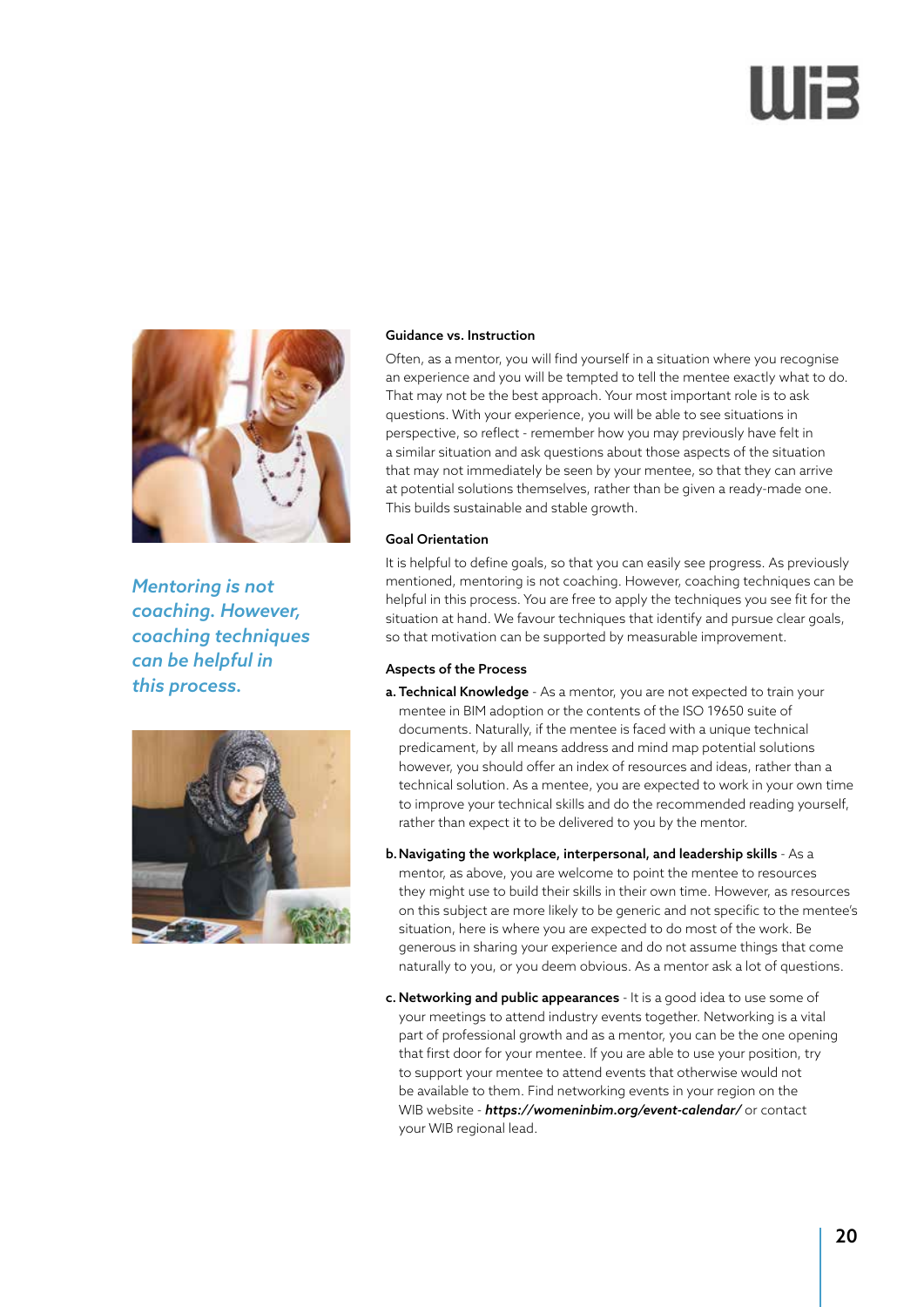### Suggested Methods - *GROW8*

The GROW method is a technique often used in coaching that you may find helpful. GROW is an acronym which stands for Goal, Reality, Options and Way forward;

#### *G – Goal:*

This is about setting a specific goal that can be dealt with within a session, such as coming up with an action plan for improving presentation skills. When discussing your mentee's goal, you may want to consider the following open questions:

- What would you like to discuss?
- What would you like to achieve in the long term?
- What does success look like?
- How much personal control or influence do you have over your goal?
- What is a short-term goal along the way?

#### *R – What's the Reality?*

Examining the reality is about establishing where your mentee is now. Your task as a mentor is to ask open and clarifying questions. Please remember, it is not for you to find solutions at this stage or give direction. Keep an open and judgement-free focus on what the mentee is sharing with you. Key questions at this stage may include:

- What is happening now?
- What is going well?
- What isn't going well?
- How have you tried to address this so far?
- Who is involved?
- What constraints are you under?
- How does this make you and others feel?
- How do you know that your assessment is right?

#### *O – What Options are worth considering?*

Once you know where you are (Reality) then it's time to look at the Options. Exploring the options will give you the opportunity to brainstorm ideas. Using the example of improving presentation skills the options might include:

- To go on a presentation skills course.
- To watch and analyse people who are good at presenting.
- To prepare fully before a presentation.
- To practice in front of a mirror.
- To take lessons in managing your stress such as breathing exercises.

#### *And finally, the W of the GROW model stands for the Way Forward:*

This is when the mentee agrees on an option and commits to take action. So, using our example, the mentee might decide that a presentation skills course is the answer. If that's the case then this would be the action for them to take before the next session. In order to establish the way forward the following questions are useful:

- What options would you select?
- How will this help you achieve your objectives?
- What could hinder you making the first step?
- On a scale of 1-10, how likely are you to carry out the action agreed?
- What prevents this from being a 10?

*<sup>8</sup>* This interpretation of the GROW method has been referenced from the *Fluid Handbook by Built by Us*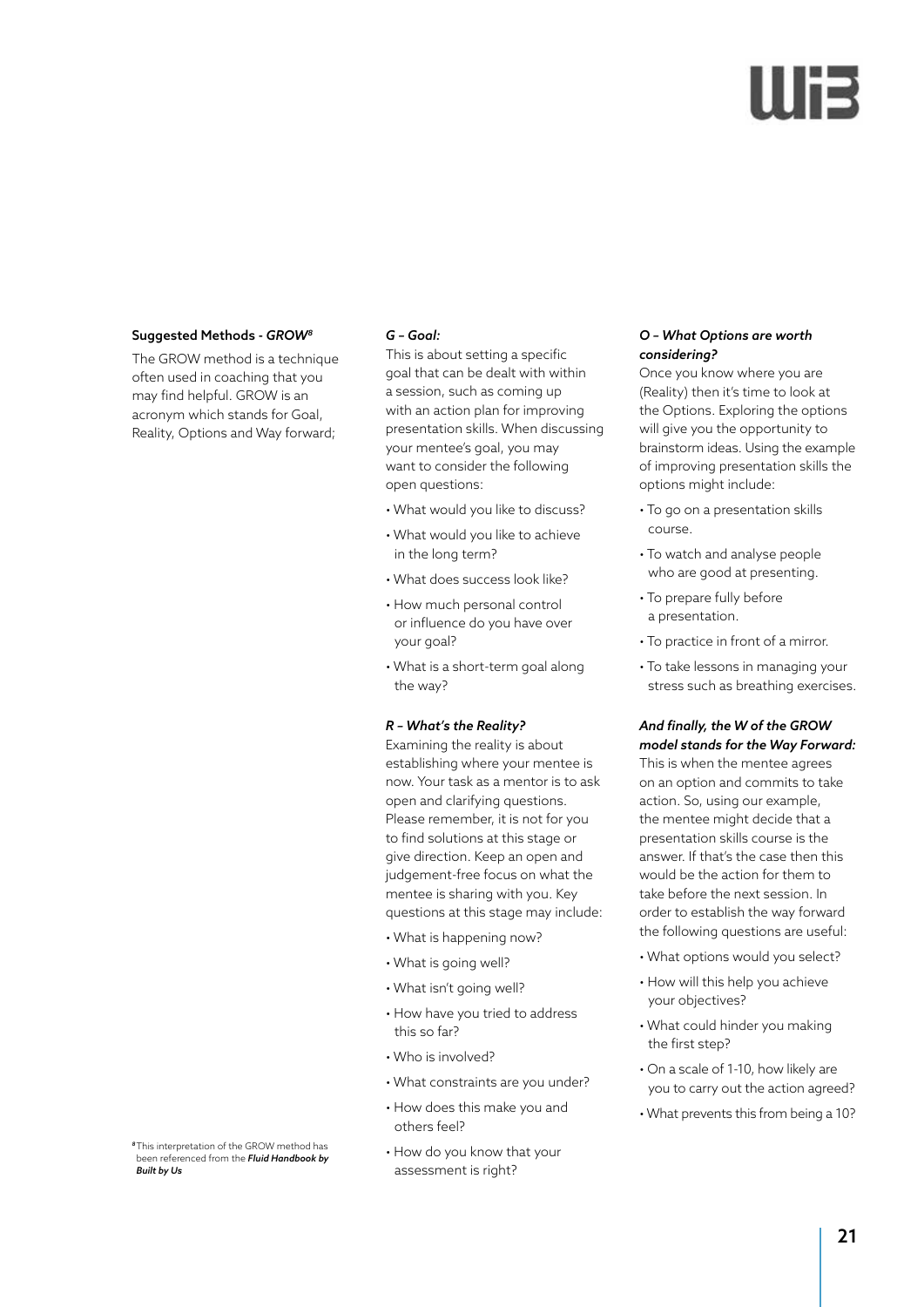#### 5Cs*<sup>9</sup>* - Challenges, Choices, Consequences, Creative Solutions, Conclusions

This model can be used as a conversation tool and it is a great way to focus on issues and not forget to set a course of action:

As a mentor, you will start by identifying *Challenges.* Some questions you may want to ask:

- What are the broad challenges you're facing?
- Which of these is most pressing?
- What would 'success' look like for you?
- What makes you happy?
- What makes you nervous?

Then it is important to look at what *Choices* are available. Some questions you may want to ask:

- How would you tackle this challenge?
- Have you tried anything before?
- If yes, how did it go?
- If not, what do you think your options might be?
- Is there anything else you could do?
- Anything else?

Of course, you shouldn't forget to urge your mentee to understand the *Consequences* each choice may have. Some questions you may want to ask:

- What are the likely consequences of this choice?
- What are the positives and negatives?
- What about another choice?
- What are the positives and negatives?

Then it is always good to take the opportunity to bring a fresh perspective. Try to think without constraints - try *Creative Solutions*. Some questions you may want to ask:

- Have you ever been in a similar situation and if so, what did you do then?
- Do you know anyone else who has experienced similar challenges that you could learn from?
- I'd like to share something from my own experience that I think could help here
- What would you do if there were no constraints to this situation?

It is easy to go around in circles and discuss issues, but one of the more important aspects of your role as a mentor is to focus your mentee. Make sure some decisions are made and committed to by making some Conclusions. Some questions you may want to ask:

- What action(s) are you going to take now?
- What steps will you need to take first?
- How and when will you start?
- What can you do to get some early successes?
- How can I help you get there?

*9*Loosely referenced from *UCL Mentoring HandBook*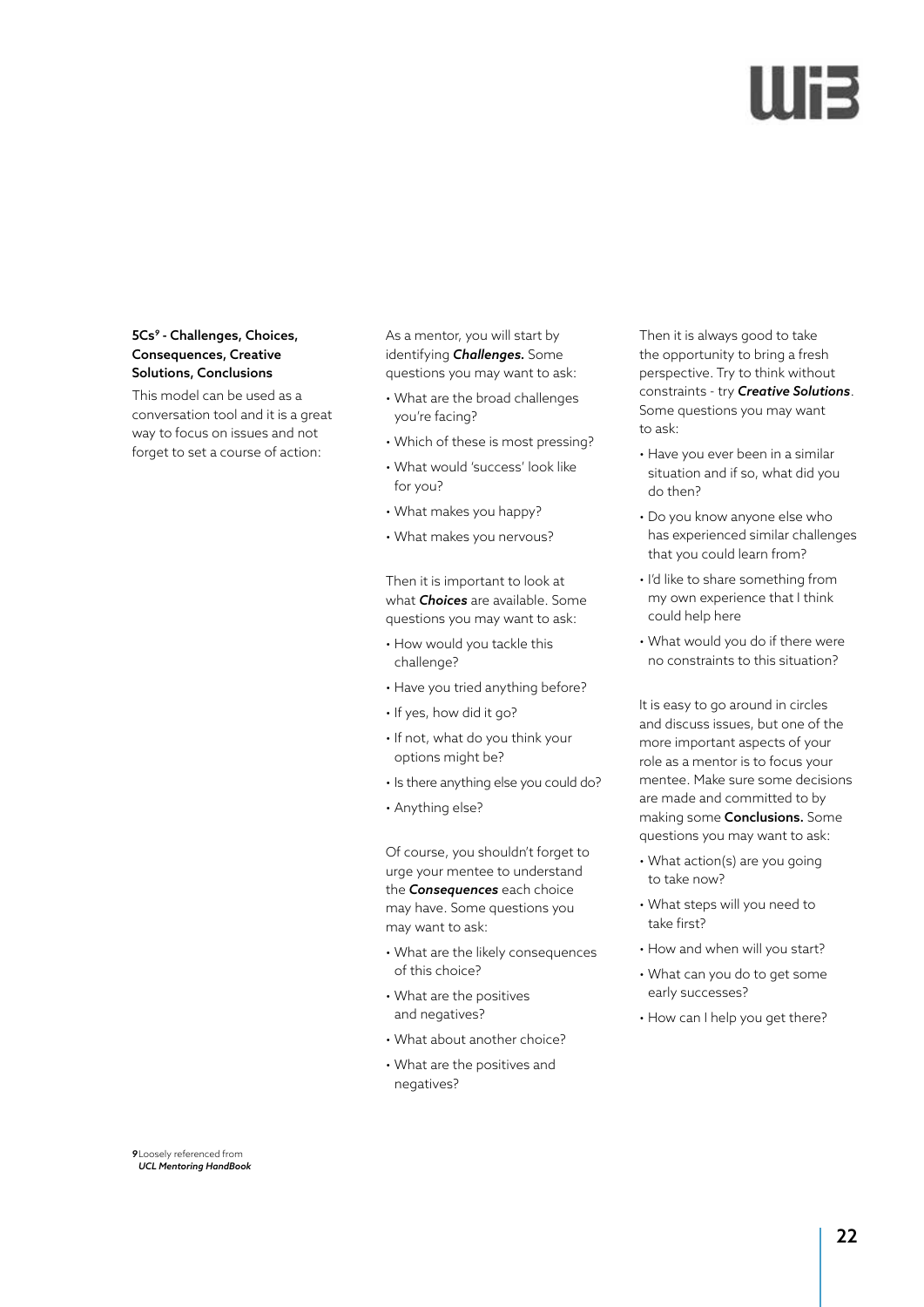### Being Present

Make sure you are present, prepared and reflective about the entire process. Use the following questions to help you prepare and reflect. Consider recording the answers to those after your sessions.

In addition to applying these models, you should reflect on your own approach to your role as mentor, or as a mentee. You may wish to use the following questions as part of this reflective process:

#### As a Mentor

#### *Before the mentoring communication:*

- Do I need more information to be the best mentor I can be?
- Am I equipped to fulfil the mentee's expectations?

#### *During the mentoring communication:*

- Have we reflected on the previous communication and issues raised then?
- Do I fully understand everything that has been said?
- Do I understand the goals of the mentee?
- Have I helped the mentee further their understanding of the situation and arrive at their own solutions?

#### *After the mentoring communication:*

- What went well?
- What can be improved?
- What are the goals set?
- When are we meeting next?
- What is my general feeling after the communication?

#### As a Mentee

#### *Before the mentoring communication:*

- Is there any follow-up information or actions I was supposed to take care of from the previous communication?
- What are my specific goals for this meeting?
- How do my goals relate to my mentor's experience?

#### *During the mentoring communication:*

- Am I being honest, clear and direct?
- Am I sure that I have managed to convey the situation/objective to my mentor?
- Am I finding potential solutions/ drivers for my goals?

#### *After the mentoring communication:*

- Fill in the Meeting Feedback Sheet
- Have my goals changed/evolved?
- Am I committing to the actions discussed?
- How do I feel about the interaction as a whole?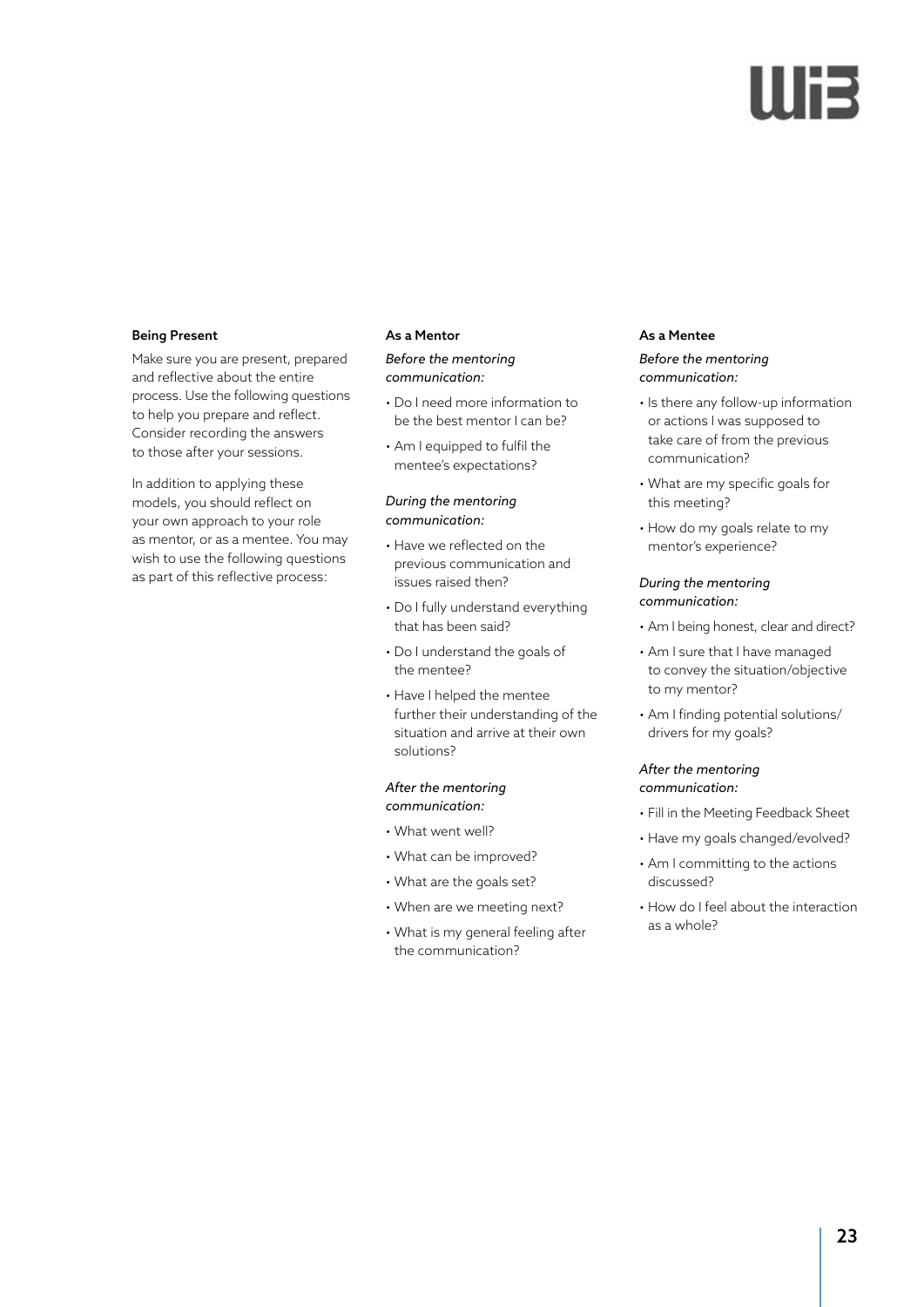*Please keep in mind that a key goal of this programme is the continual improvement of the experiences of women and people of minority genders in the BIM world.*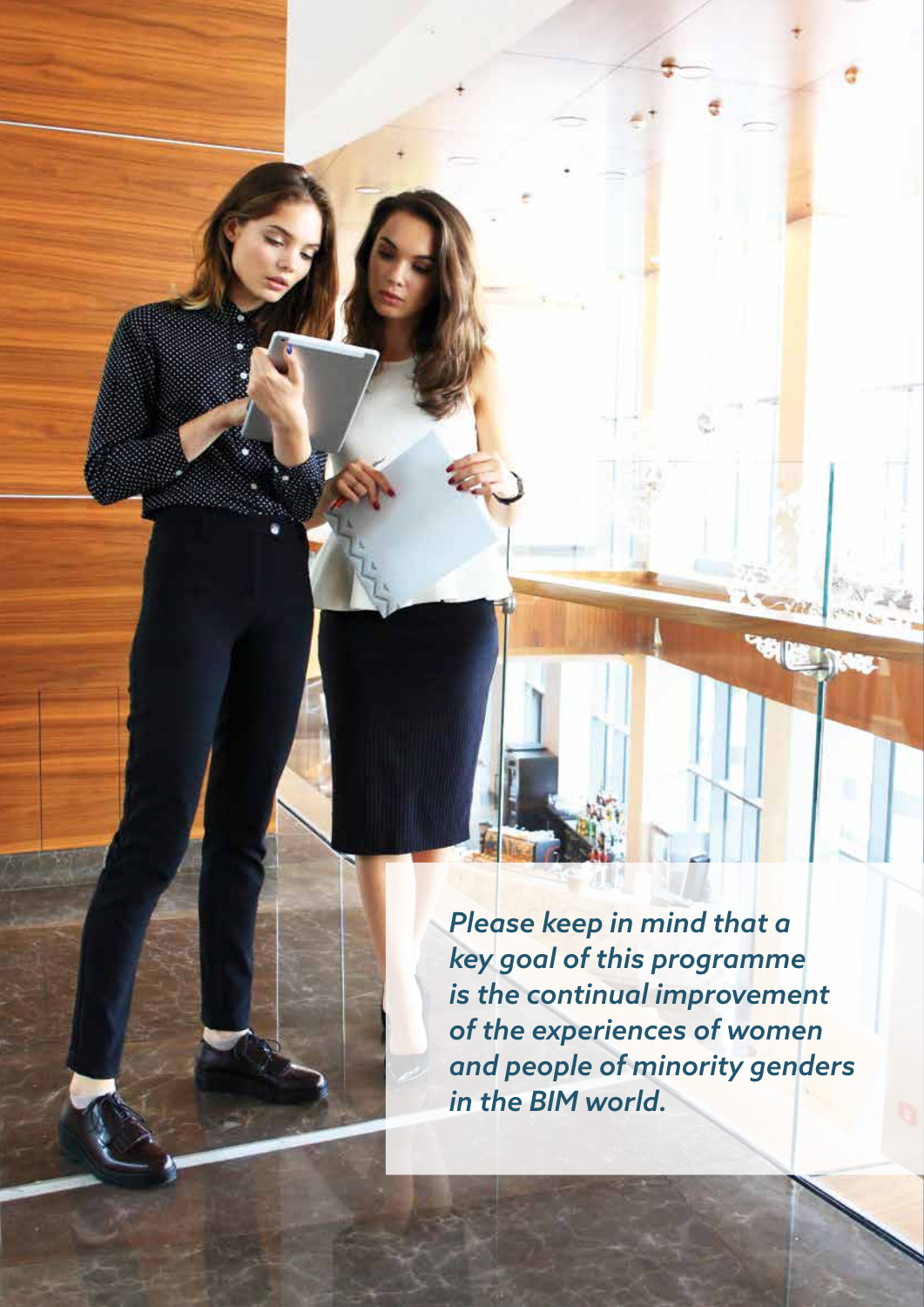## **Wi3**

### ENDING THE MENTORING PARTNERSHIP



*We ask that both partners maintain their participation for the duration of those 6 meetings.*

The WIB Mentoring Scheme is designed to run with WIB team members monitoring the communication for the length of 6 meetings, which we expect to last between 6 and 9 months. We ask that both partners maintain their participation for the duration of those 6 meetings.

Should the case arise that there is desire for the partnership to be dissolved earlier, then please inform the WIB Mentoring Coordinator.

Please keep in mind that a key goal of this programme is the continual improvement of the experiences of Women and people of minority genders in the BIM world. So, if both parties are happy to continue the mentoring relationship beyond the 6 meetings initially intended, then they are welcome to do so. Beyond the initial 6-9 months, however WIB is not able to provide monitoring support to the partnership.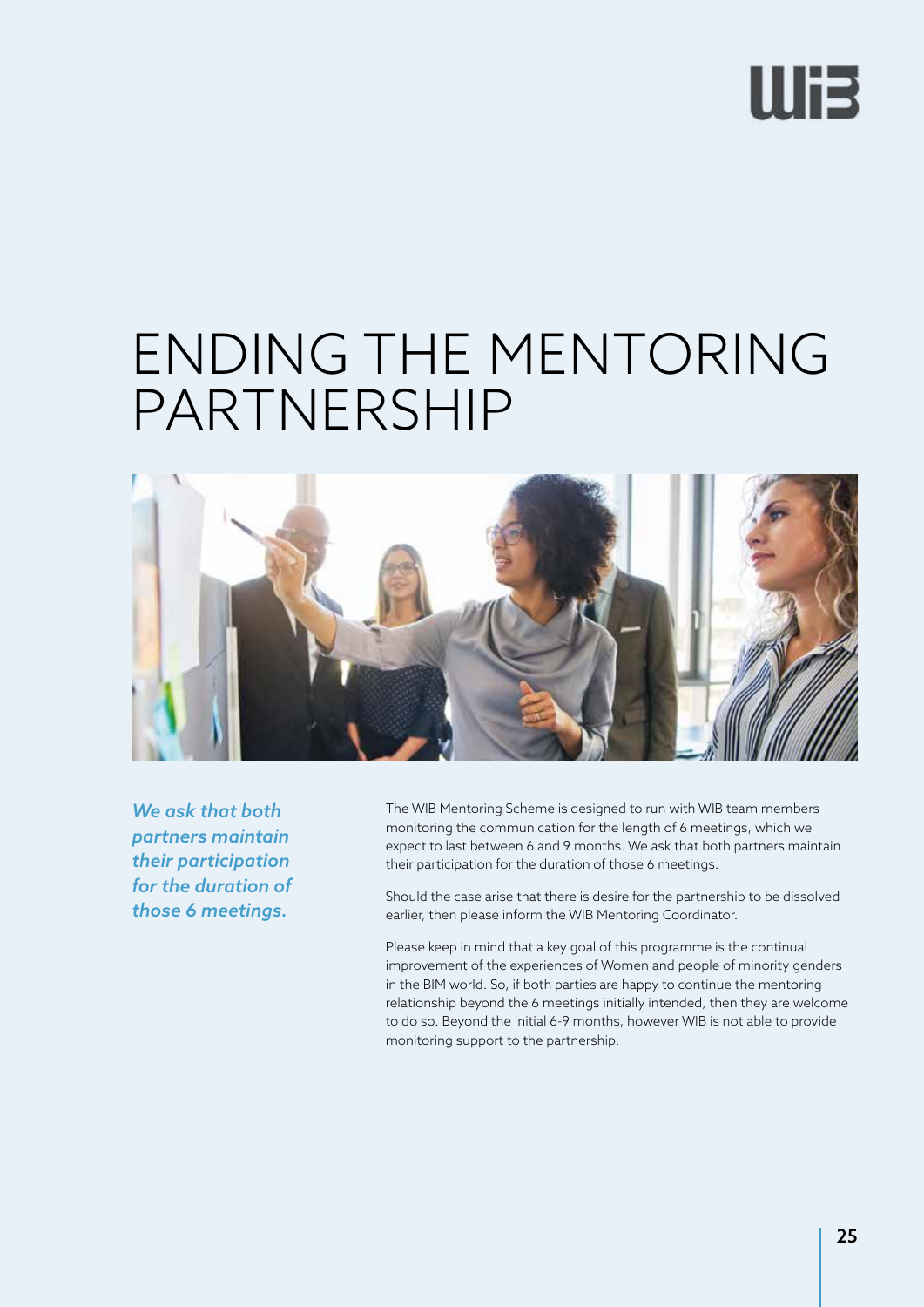### REFERENCES AND FURTHER READING

### **REFERENCES**

- 1 *Birkbeck London University Mentoring Handbook of Good Practice*
- 2 *CIC's Diversity Panel Gathering and Reviewing Data on Diversity within the Construction Professions,* University of the West of England, Bristol, Department of Architecture and Planning 2009

#### 3 *NBS National BIM Report 2019*

- 4 www.gov.uk/government/news/ women-on-boards
- 5 *The Duck Project* www.theduckproject.co.uk Chrissi McCarthy, MD Constructing Equality
- 6 *Never Waste a Good Crisis* is a new report from Constructing Excellence by Andrew Wolstenholme of Balfour Beatty Management 2009.
- 7 *What is mentoring* www.ppd.admin.cam.ac.uk/ professional-development/ mentoring-university-cambridge/ what-mentoring
- 8 This interpretation of the GROW method has been referenced from the *Fluid Handbook by Built by Us*
- 9 Loosely referenced from *UCL Mentoring HandBook*

This guide has been inspired by several other mentoring handbooks that may not have been directly quoted in the text. These include:

- *Fluid Mentoring Handbook,* Build by Us, 2018
- *GROW Mentoring, University of Sheffield, 2016,* http://www.sheffield. ac.uk/polopoly\_fs/1.672538!/file GROWProgrammeHandbook16-17.pdf
- *A Guide for Mentors and Mentees, UCL, 2019,*  https://www.ucl.ac.uk/humanresources/sites/human-resources/ files/ucl\_mentoring\_handbook\_ website.pdf
- *Mentoring Handbook, NHS Scotland* https://www.southampton.ac.uk/ professional-development/mentoring/ handbook.page
- *Mentoring Handbook of Good Practice, Birkbeck University of London* http://www.bbk.ac.uk/trigger/docs/ Mentoring\_Handbook\_of\_Best\_ Practice-Web.pdf

### **FURTHER READING**

#### **Links to Mentoring Resources**

- The Chartered Institute of Personal Development
- www.cipd.co.uk/hr-resources/ factsheets/coaching-mentoring.aspx
- The Coaching and Mentoring Network
- www.coachingnetwork.org.uk

#### **Further Reading Mentoring and Coaching**

- *Techniques for Coaching and Mentoring,*  Clutterbuck, D. & Megginson, D. (2004), Butterworth-Heinemann
- *A Practical Guide to Mentoring: How to Help Others to Achieve Their Goals,* Kay, D. & Hinds, R. (2007) How to Books Limited
- *Coaching and Mentoring for Dummies,*  Brounstein, M. (2000), John Wiley  $&$  Sons
- *Unleashing Aspirations: The Final Report on Fair Access to the Professions the Panel of Fair Access* (2009)
- *Equality and diversity: good practice for the construction sector, commissioned by EHRC.* Peters, J. & Allison, M. (2011), Katalytik
- *Why do Women Leave Architecture?*  University of the West of England (2003) RIBA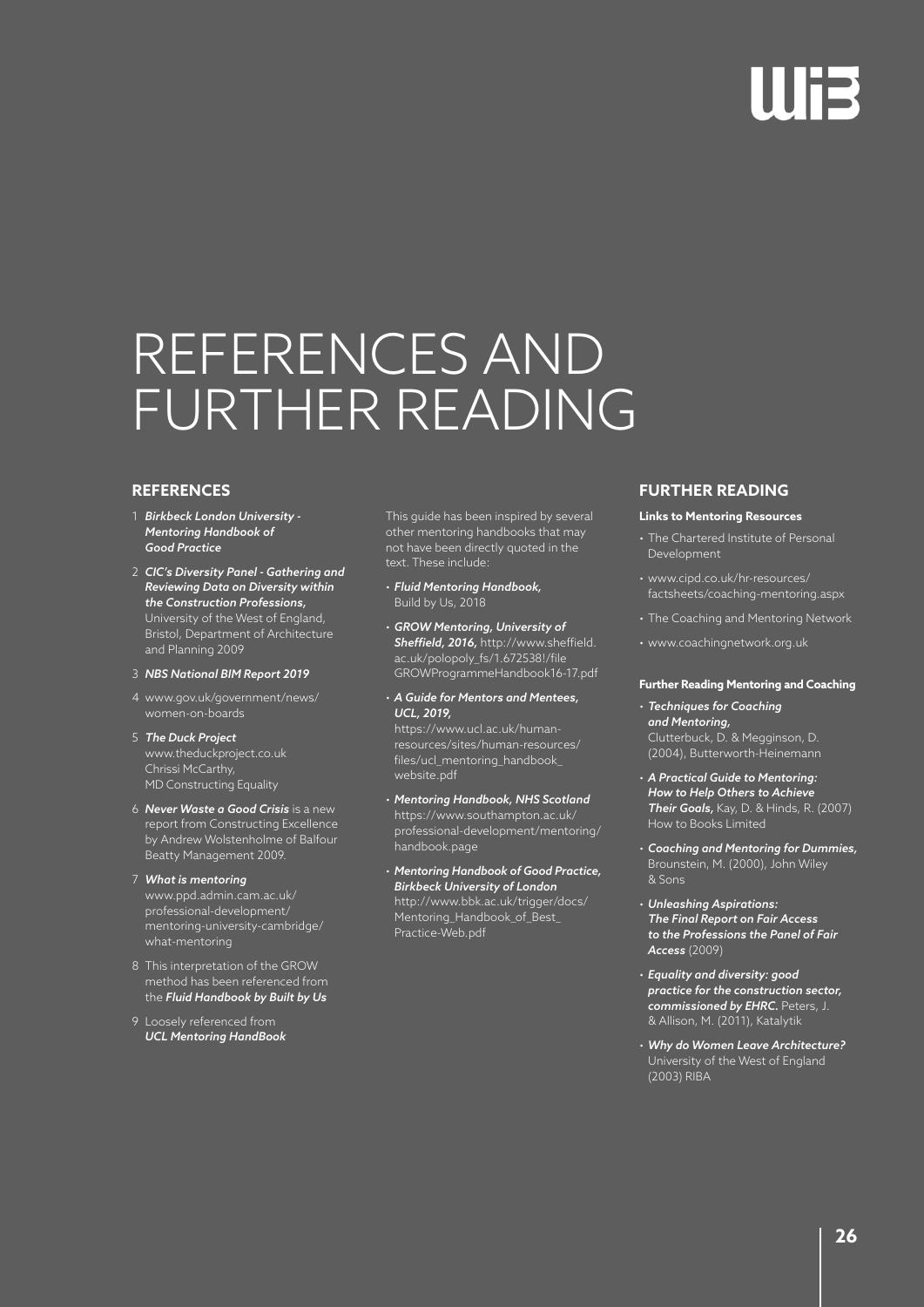#### **Diversity Support Networks, Organisations, and Groups**

To the right are just a few of the organisations, networks and groups offering support and further information on equality, inclusion and diversity.

- Women in BIM www.womeninbim.org
- Built By Us Ltd. www.builtbyus.org.uk
- The Equality and Human Rights Commission (EHRC) have a statutory remit to promote and monitor human rights and to protect, enforce and promote equality www.equalityhumanrights.com/ about-us/advice-from-our-helpline
- The Equilibrium Network https://equilibrium-network.com/ events-and-activities/
- Disability Alliance www.disabilityalliance.org
- National Association of Women in Construction www.nawic.co.uk
- Women in Science, Engineering and Technology www.wisecampaign.org.uk
- Freehold LGBT Property Network https://united-kingdom.taylorwessing. com/en/services/services/level3/ freehold
- Architecture LGBT+ www.architecturelgbt.com
- Inter-Engineering LGBT engineering network www.interengineeringlgbt.com
- WIBSE Women in Building Services Engineering network https://www.cibse.org/wibsewomenin-building-services-engineeringProfes sionalandrepresentativebodies
- Association of Building Engineers www.abe.org.uk/home
- Association of Consultant Architects www.acarchitects.co.uk
- Association for Project Management www.apm.org.uk
- British Institute of Facilities Management www.bifm.org.uk/bifm/home
- British Institute of Interior Design www.biid.org.uk
- Chartered Institute of Architectural **Technologists** www.ciat.org.uk
- Chartered Institute of Building www.ciob.org.uk
- Chartered Institute of Building Services Engineers www.cibse.org
- Chartered Institute of Plumbing and Heating Engineering www.ciphe.org.uk
- Engineering Construction Industry Training Board www.ecitb.org.uk
- Institution of Civil Engineering Surveyors www.cices.org
- Institute of Civil Engineers www.ice.org.uk
- Institute of Clerk of Works and Construction Inspectorate of Great Britain www.icwgb.org
- Institute of Highway Engineers www.theihe.org
- Institution of Structural Engineers www.istructe.org
- Landscape Institute www.landscapeinstitute.org
- Royal Academy of Engineering www.raeng.org.uk
- Royal Incorporation of Architects in Scotland www.rias.org.uk
- Royal Institute of British Architects www.architecture.com
- The Royal Institution of Chartered Surveyors www.rics.org
- The Royal Town Planning Institute www.rtpi.org.uk